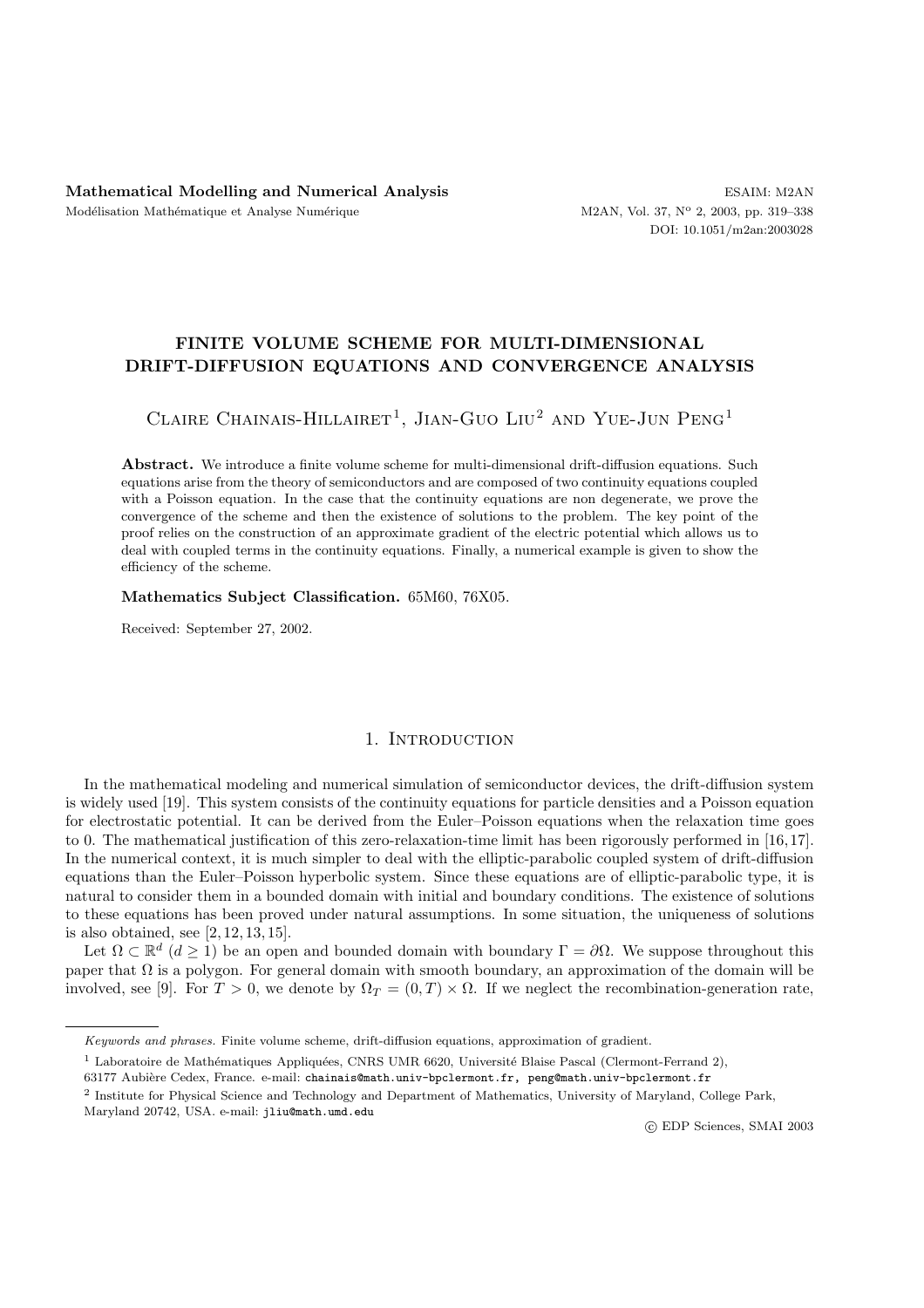the drift-diffusion system reads:

$$
\partial_t N - \operatorname{div}(\nabla r_N(N) - N\nabla V) = 0,\tag{1.1}
$$

$$
\partial_t P - \operatorname{div}(\nabla r_P(P) + P\nabla V) = 0,\tag{1.2}
$$

$$
-\Delta V = P - N + C,\tag{1.3}
$$

in  $\Omega_T$ . Here N and P are the electron density and the positively charged holes density,  $r_N$  and  $r_P$  are the corresponding pressures and V is the electrostatic potential. The function  $C = C(x)$  is the prescribed doping profile characterizing the device under consideration. Equations  $(1.1)$ – $(1.3)$  are supplemented by the following initial and Dirichlet boundary conditions:

$$
t = 0: N = N^{0}, \quad P = P^{0} \text{ in } \Omega,
$$
\n(1.4)

$$
N = \overline{N}, \quad P = \overline{P}, \quad V = \overline{V} \quad \text{on } \Sigma,
$$
\n
$$
(1.5)
$$

where  $\Sigma = (0, T) \times \Gamma$ ,  $\overline{N}$ ,  $\overline{P}$  and  $\overline{V}$  are given functions defined in  $\Omega_T$ .

We want to point out that in general the mixed Dirichlet–Neumann problem with homogeneous Neumann boundary conditions are used. However, in our numerical scheme, it is easier to treat the Neumann boundary conditions than the Dirichlet boundary conditions. Indeed, the homogeneous Neumann boundary condition for V implies that  $dV_{\sigma}^{n} = 0$  (see (2.13) for the definition of  $dV_{\sigma}^{n}$ ). Thus some boundary terms disappear in the numerical scheme (2.10)–(2.12) and the convergence analysis of the scheme becomes simpler. For the sake of simplicity, we only use the Dirichlet boundary conditions in this paper.

There exists a wide literature on numerical schemes for the drift-diffusion equations. In the linear pressure case, a mixed exponential fitting finite element scheme has been successfully developed in [4,5]. The adaptation of this scheme to the nonlinear pressure case has been considered in [1, 14] and [18] where numerical results are given in 1-D and 2-D respectively. The convergence of a finite volume scheme to  $(1.1)$ – $(1.5)$  in one space dimension is given in [6].

The purpose of this paper is to prove the convergence of the finite volume scheme to  $(1.1)$ – $(1.5)$  in several space dimensions. To this end, we suppose that the initial and boundary conditions are away from the vacuum sets where  $N = 0$  or  $P = 0$ , and we show that this property is conserved for all time  $t > 0$ . Thus the continuity equations (1.1) and (1.2) are non degenerate parabolic which allows us to perform the convergence analysis of the scheme for general pressure functions instead of  $\gamma$ -laws in one space dimension, see [6]. It turns out that there are serious difficulties to prove the convergence of the scheme in the case that the system  $(1.1)$ – $(1.3)$  may be degenerate, since the continuity equations (1.1) and (1.2) change type from parabolic to hyperbolic at the degenerate points. Among them the main difficulty is to establish weak-BV estimates. In one space dimension, these estimates are obtained due to the regularity of the electric potential in  $L^{\infty}(0,T;W^{1,\infty}(\Omega))$  which is no longer true in multi-dimensional case. Nevertheless, it is possible to prove the convergence of the finite volume scheme to the degenerate drift-diffusion equations subjected to the homogeneous Neumann boundary conditions. We refer to [11] for the weak-BV estimates to a nonlinear degenerate parabolic equations with coefficients satisfying a similar condition to the homogeneous Neumann boundary conditions. The convergence of the scheme for the degenerate drift-diffusion equations with less general pressure functions is analyzed in [8].

It should be pointed out that our analysis is close to that of [11]. However, there are at least two main differences between the analysis in [11] and our paper. First of all, the  $L^{\infty}$  estimates are not so obvious as that of [11] since we deal with a system of equations instead of a scalar equation. Secondly, there are some coupled (convection) terms in the continuity equations  $(1.1)$ – $(1.2)$  which are not involved in the problem in [11]. To treat them, we have to introduce an approximate gradient of the electric potential and prove its weak-∗ convergence in  $L^{\infty}(0,T;L^{2}(\Omega))$ . This step is crucial in the proof of convergence and it seems that this step cannot be avoided. Up to our knowledge, this is the first time that such an approximation is introduced in the finite volume scheme in several space dimensions. See [6] for that approximation in one-dimensional case.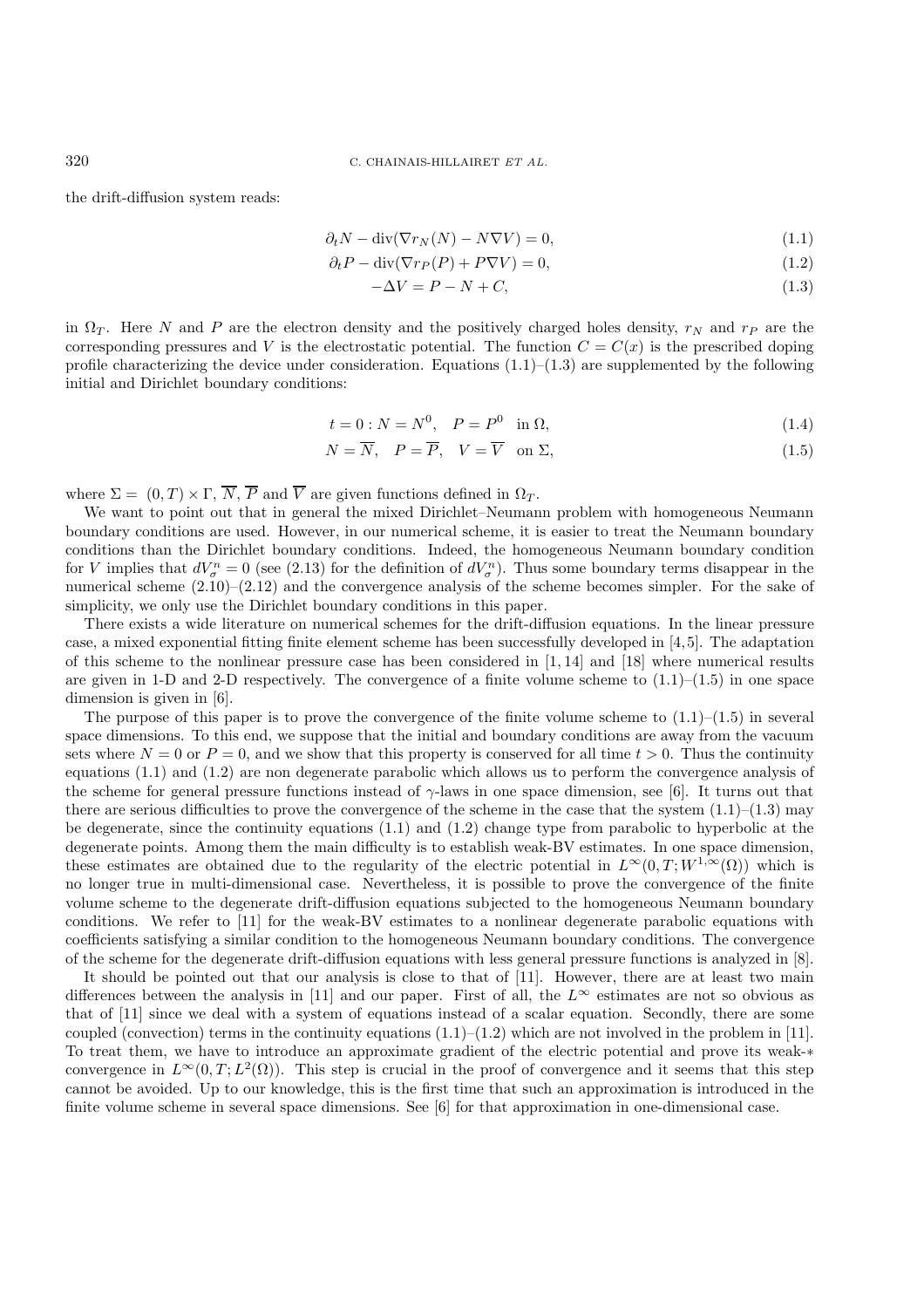This paper is organized as follows. In the next section, we construct the approximate solution to  $(1.1)$ – $(1.5)$ by the finite volume scheme and give the main result of the paper. Section 3 is devoted to the well-posedness of the approximate solution. We show the  $L^{\infty}$  stability, the existence and uniqueness of the approximate solutions of the scheme. In Section 4, we establish the compactness of the approximate solutions based on the energy estimates in  $L^2(0,T;H^1(\Omega))$  for the electric potential and the densities. The convergence of the scheme will be proved in Section 5. Finally, we give a numerical example in the last section. More numerical results can be found in [6, 7] and [8] in one and two space dimensions respectively.

## 2. Numerical scheme and main result

In order to define our finite volume scheme and prove its convergence to a weak solution of the problem (1.1)– (1.5), we need the following hypotheses:

(H1)  $N^0, P^0 \in L^{\infty}(\Omega), \overline{N}, \overline{P} \in L^{\infty}(\Omega_T) \cap H^1(\Omega_T), \overline{V} \in L^{\infty}(0,T; H^1(\Omega));$ 

(H2) there exist two constants  $m > 0$  and  $M > 0$  such that

$$
m \le N^0, P^0 \le M
$$
 in  $\Omega$  and  $m \le \overline{N}, \overline{P} \le M$  in  $\Omega_T$ ;

- (H3)  $r_N, r_P \in C^2([0, +\infty))$  are strictly increasing on  $(0, +\infty);$ (H4)  $C \in L^{\infty}(\Omega)$ .
- 

Conditions (H2) and (H3) imply that the system  $(1.1)$ – $(1.3)$  is not degenerate at the initial time and on the boundary. This property will be conserved for all time, since  $r_N$  and  $r_P$  never vanish in the problem (see Lem. 3.1). Under assumptions  $(H1)$ – $(H4)$ , the function  $(N, P, V)$  is called a solution of the problem  $(1.1)$ – $(1.5)$ if it satisfies:  $N, P \in L^{\infty}(\Omega_T)$ ,

$$
r_N(N) - r_N(\overline{N}), \ r_P(P) - r_P(\overline{P}), \ V - \overline{V} \in L^{\infty}(0, T; H_0^1(\Omega)), \tag{2.1}
$$

and for all test functions  $\phi \in C_0^{\infty}([0,T) \times \Omega)$  and  $\psi \in \mathcal{D}(\Omega_T)$ 

$$
\iint_{\Omega_T} (N \partial_t \phi - \nabla r_N(N) . \nabla \phi + N \nabla V . \nabla \phi) \, dx \, dt + \int_{\Omega} N^0(x) \phi(0, x) \, dx = 0,
$$
\n(2.2)

$$
\iint_{\Omega_T} (P \partial_t \phi - \nabla r_P(P) . \nabla \phi - P \nabla V . \nabla \phi) \, dx \, dt + \int_{\Omega} P^0(x) \phi(0, x) \, dx = 0,
$$
\n(2.3)

$$
\iint_{\Omega_T} \nabla V \cdot \nabla \psi \, \mathrm{d}x \, \mathrm{d}t = \iint_{\Omega_T} (P - N + C) \psi \, \mathrm{d}x \, \mathrm{d}t. \tag{2.4}
$$

Since the problem is not degenerate, it is easy to see that condition  $(2.1)$  is equivalent to

$$
N - \overline{N}, \ P - \overline{P}, \ V - \overline{V} \in L^2(0, T; H_0^1(\Omega)).
$$

Now we define the finite volume scheme to the problem  $(1.1)$ – $(1.5)$ . Let T be a regular and admissible mesh of the domain  $\Omega$  (see [10]), constituting of open and convex polygons called control volumes with maximum size (diameter) h. For a control volume  $K \in \mathcal{T}$ , we denote by  $\mathcal{N}_K$  the set of neighbours of K and  $\mathcal{E}_{ext,K}$  the set of edges of K on the boundary Γ. We denote also  $\sigma_{KL} = \overline{K} \cap \overline{L}$  for all  $L \in \mathcal{N}_K$ . The admissibility of T implies that  $\overline{\Omega} = \cup_{K \in \mathcal{T}} \overline{K}$ ,  $K \cap L = \emptyset$  if  $K, L \in \mathcal{T}$  and  $K \neq L$ , and there exists a finite sequence of points  $(x_K)_{K \in \mathcal{T}}$ such that  $x_K \\in K$  and the straight line  $\overline{x_Kx_L}$  is orthogonal to the edge  $\sigma_{KL}$ . Finally, we define

$$
\tau_{K,L} = \frac{m(\sigma_{KL})}{d(x_K, x_L)} \quad \text{if } K, L \in \mathcal{T} \quad \text{and} \quad \tau_\sigma = \frac{m(\sigma)}{d(x_K, \Gamma)} \quad \text{if } \sigma \in \mathcal{E}_{\text{ext}, K}, \tag{2.5}
$$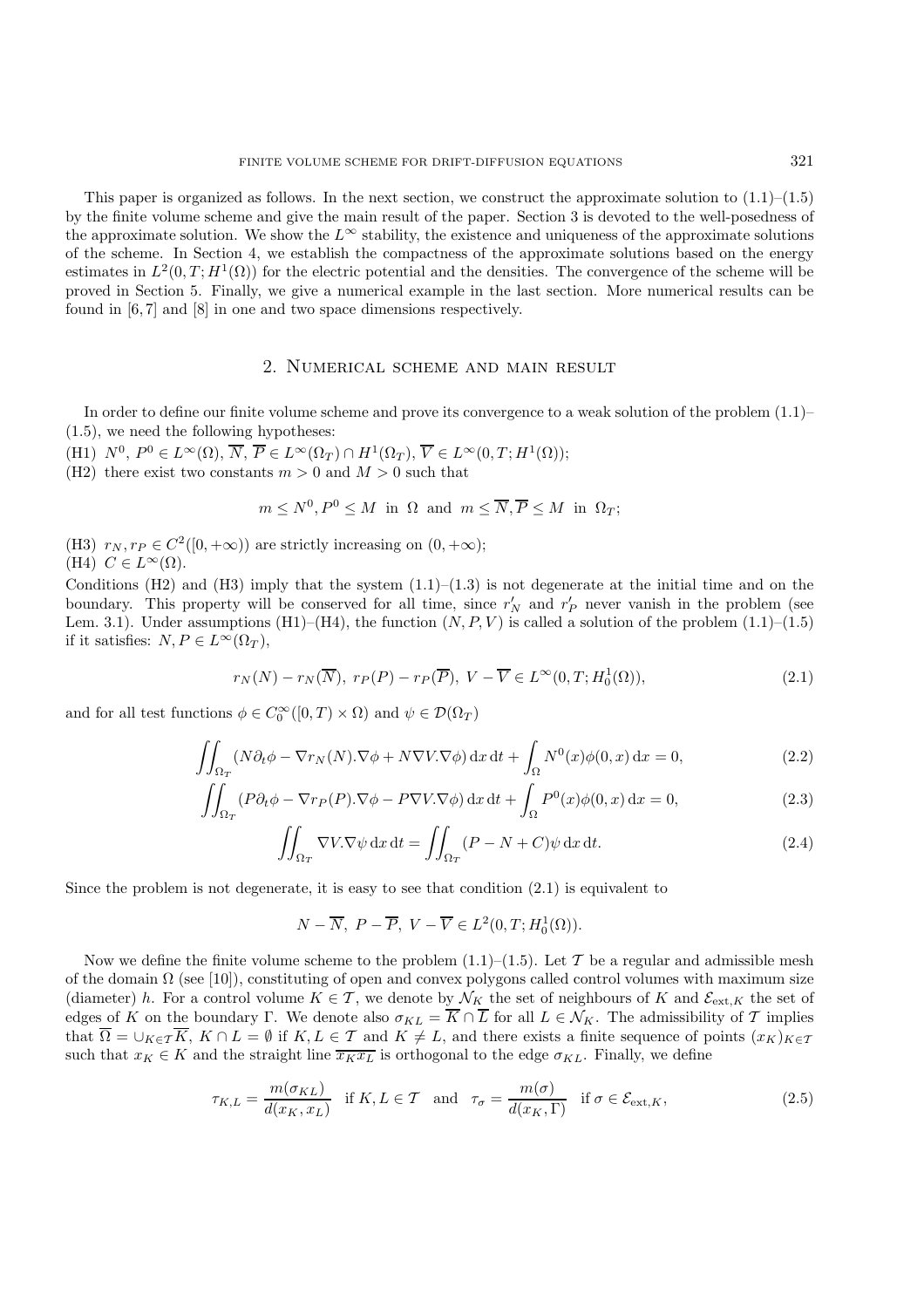where  $m(\sigma)$  stands for the measure of  $\sigma$  and  $d(a, b)$  is the distance between a and b. Let k be the time step and  $t^n = nk$ . For  $T > 0$ , we denote by  $M_T = E(T/k)$  the integer part of  $T/k$  and  $\delta = \max(k, h)$ .

The initial and boundary conditions are approximated as their  $L^2$  projections. More precisely,

$$
N_K^0 = \frac{1}{m(K)} \int_K N^0(x) dx, \quad P_K^0 = \frac{1}{m(K)} \int_K P^0(x) dx,
$$
\n(2.6)

$$
N_{\sigma}^{n+1} = \frac{1}{km(\sigma)} \int_{t^n}^{t^{n+1}} \int_{\sigma} \overline{N}(t,s) \, \mathrm{d}s \, \mathrm{d}t, \quad P_{\sigma}^{n+1} = \frac{1}{km(\sigma)} \int_{t^n}^{t^{n+1}} \int_{\sigma} \overline{P}(t,s) \, \mathrm{d}s \, \mathrm{d}t,\tag{2.7}
$$

$$
V_{\sigma}^{n} = \frac{1}{km(\sigma)} \int_{t^{n}}^{t^{n+1}} \int_{\sigma} \overline{V}(t, s) \, \mathrm{d}s \, \mathrm{d}t,\tag{2.8}
$$

for all  $K \in \mathcal{T}$ ,  $\sigma \in \mathcal{E}_{ext,K}$  and  $0 \leq n \leq M_T$ . Similarly, the doping profile is approximated by

$$
C_K = \frac{1}{m(K)} \int_K C(x) dx, \quad K \in \mathcal{T}.
$$
\n(2.9)

The finite volume scheme for the continuity equations  $(1.1)$ – $(1.2)$  and the Poisson equation is defined respectively by:

$$
m(K)\frac{N_K^{n+1} - N_K^n}{k} + \sum_{L \in \mathcal{N}_K} \tau_{K,L} \left[ r_N \left( N_K^{n+1} \right) - r_N \left( N_L^{n+1} \right) \right]
$$
  
+ 
$$
\sum_{\sigma \in \mathcal{E}_{\text{ext},K}} \tau_{\sigma} \left[ r_N \left( N_K^{n+1} \right) - r_N \left( N_{\sigma}^{n+1} \right) \right] + \sum_{L \in \mathcal{N}_K} \left[ \left( dV_{K,L}^n \right)^+ N_K^{n+1} + \left( dV_{K,L}^n \right)^- N_L^{n+1} \right]
$$
  
+ 
$$
\sum_{\sigma \in \mathcal{E}_{\text{ext},K}} \left[ \left( dV_{\sigma}^n \right)^+ N_K^{n+1} + \left( dV_{\sigma}^n \right)^- N_{\sigma}^{n+1} \right] = 0,
$$
 (2.10)

$$
m(K)\frac{P_K^{n+1} - P_K^n}{k} + \sum_{L \in \mathcal{N}_K} \tau_{K,L} \left[ r_P \left( P_K^{n+1} \right) - r_P \left( P_L^{n+1} \right) \right]
$$
  
+ 
$$
\sum_{\sigma \in \mathcal{E}_{\text{ext},K}} \tau_{\sigma} \left[ r_P \left( P_K^{n+1} \right) - r_P \left( P_{\sigma}^{n+1} \right) \right] + \sum_{L \in \mathcal{N}_K} \left[ \left( -dV_{K,L}^n \right)^+ P_K^{n+1} + \left( -dV_{K,L}^n \right)^- P_L^{n+1} \right]
$$
  
+ 
$$
\sum_{\sigma \in \mathcal{E}_{\text{ext},K}} \left[ \left( -dV_{\sigma}^n \right)^+ P_K^{n+1} + \left( -dV_{\sigma}^n \right)^- P_{\sigma}^{n+1} \right] = 0,
$$
 (2.11)

$$
-\sum_{L\in\mathcal{N}_K} dV_{K,L}^n - \sum_{\sigma\in\mathcal{E}_{\text{ext},K}} dV_{\sigma}^n = m(K)(P_K^n - N_K^n + C_K),\tag{2.12}
$$

for all  $K \in \mathcal{T}$  and  $0 \leq n \leq M_T$ , where  $x^+ = \max(x, 0), x^- = \min(x, 0)$  and

$$
dV_{K,L}^{n} = \tau_{K,L}(V_{L}^{n} - V_{K}^{n}) \text{ and } dV_{\sigma}^{n} = \tau_{\sigma}(V_{\sigma}^{n} - V_{K}^{n}) \text{ if } \sigma \in \mathcal{E}_{\text{ext},K}.
$$
\n(2.13)

Here the scheme  $(2.10)$ – $(2.11)$  for N and P are Euler implicit in time which avoid the restriction of the time step of the form  $k = O(h^2)$  in the explicit scheme. In  $(2.10)$ – $(2.11)$ , the convection term  $\Delta V$  is treated semiimplicit to avoid coupling between the dynamic equations and the kinetic equation to gain the efficiency in the computation. This treatment arises some new difficulty which was not discussed in [11]. In our Lemma 3.1, however, it is shown that this semi implicit treatment does not impose any stability constraint in the time step. Finally, the approximate solution  $(N_{\delta}, P_{\delta}, V_{\delta})$  to the problem  $(1.1)$ – $(1.5)$  associated to the mesh T is defined as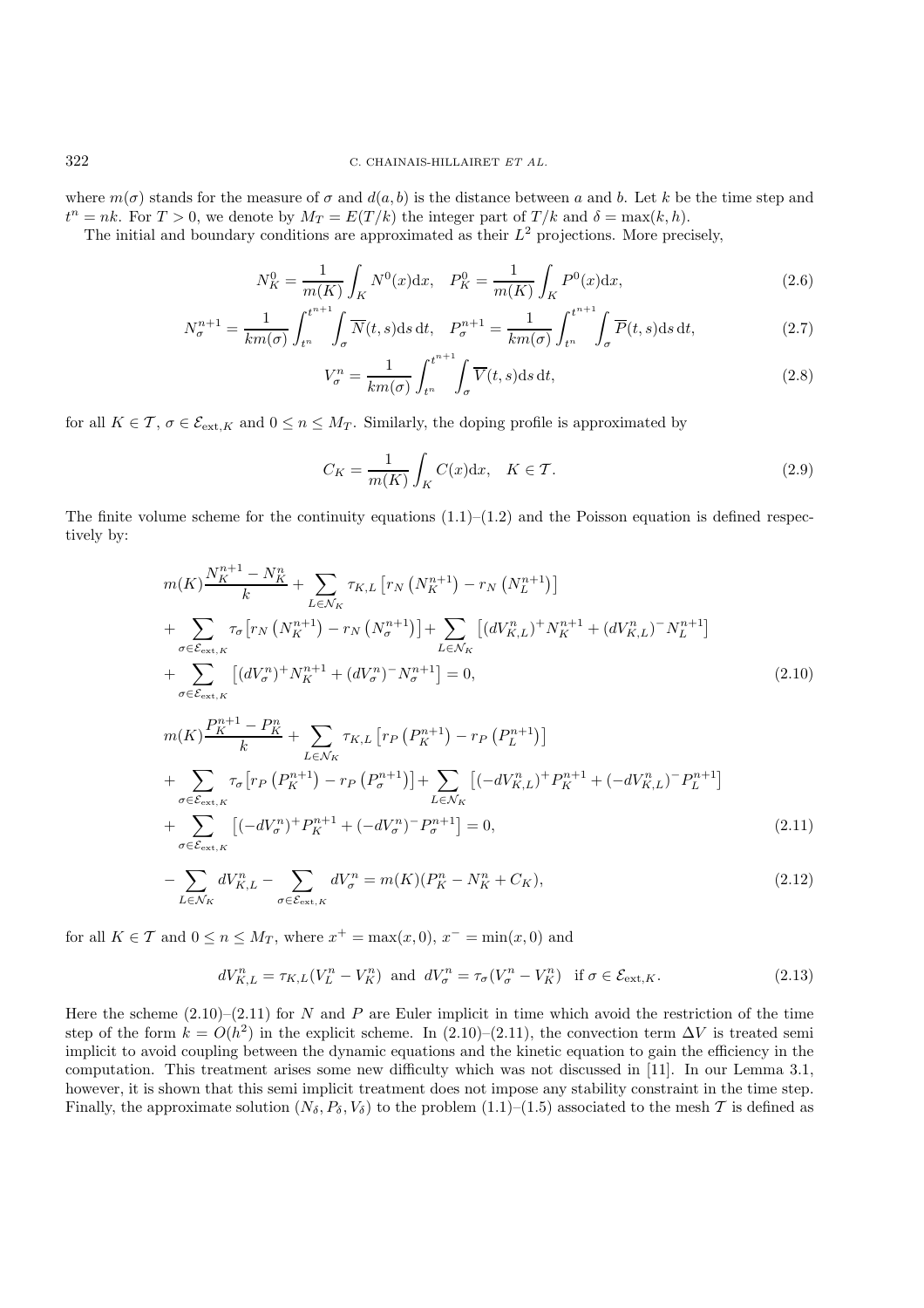piecewise constant function by:

$$
N_{\delta}(t,x) = N_K^{n+1}, \ P_{\delta}(t,x) = P_K^{n+1}, \ V_{\delta}(t,x) = V_K^n \ \ \forall (t,x) \in [t^n, t^{n+1}) \times K,
$$
\n(2.14)

where  $\{(N_K^n, P_K^n, V_K^n), K \in \mathcal{T}, 0 \le n \le M_T\}$  is given by the scheme  $(2.5)-(2.13)$ .

Now the definition of the scheme is finished. The purpose of this paper is to prove the following result.

**Theorem 2.1.** *Let*  $(H1)$ – $(H4)$  hold and T be an admissible mesh of  $\Omega$ *. Then there exists a unique approximate solution*  $(N_{\delta}, P_{\delta}, V_{\delta})$  *to the scheme* (2.5)–(2.13), which converges (up to a subsequence) to  $(N, P, V)$  as  $\delta \rightarrow 0$ , *where*  $(N, P, V)$  *is a solution to the problem*  $(1.1)$ – $(1.5)$  *in the sense of*  $(2.1)$ – $(2.4)$ .

#### 3. Well-posedness of the scheme

Since the finite volume scheme  $(2.5)-(2.13)$  is semi implicit in time, the existence and uniqueness of approximate solution should be shown. The aim of this section is to prove such a result. The proof of the existence is based on an  $L^{\infty}$  estimate for  $N_{\delta}$  and  $P_{\delta}$ . In the case  $C = 0$ , this estimate has been obtained in one space dimension by means of the matrix analysis [6]. It is possible to apply the same technique to the multi dimensional case to prove the  $L^{\infty}$  estimate. Here we give a direct proof of this result in the general case where  $C \in L^{\infty}(\Omega)$ . Note that we don't need the assumption (H2) in the following results. This means that the  $L^{\infty}$  stability and the existence and uniqueness of solutions are also valid for the degenerate drift-diffusion equations.

We first show the  $L^{\infty}$  stability of the scheme given by Lemma 3.1. It implies in particular that the continuity equations  $(1.1)$ – $(1.2)$  are not degenerate for all time (see  $(3.6)$  below). The existence and uniqueness of solutions are stated in Theorem 3.1. Let

$$
A = \max\left(\sup_{x \in \Omega} N^0(x), \sup_{x \in \Omega} P^0(x), \sup_{(t,s) \in \Sigma} \overline{N}(t,s), \sup_{(t,s) \in \Sigma} \overline{P}(t,s)\right),\tag{3.1}
$$

$$
a = \min\left(\inf_{x \in \Omega} N^0(x), \inf_{x \in \Omega} P^0(x), \inf_{(t,s) \in \Sigma} \overline{N}(t,s), \inf_{(t,s) \in \Sigma} \overline{P}(t,s)\right),\tag{3.2}
$$

$$
\overline{C} = \|C\|_{L^{\infty}(\Omega)}, \ D_T = A \exp(\overline{C}T) + \overline{C}.
$$
\n(3.3)

**Lemma 3.1.** *Assume (H1), (H3)–(H4) hold and*  $a \ge 0$ *. Then for all*  $K \in \mathcal{T}$  *and all*  $n = 0, 1, ..., M_T$ *, we have* 

$$
a\exp(-\overline{C}T) \le N_K^n, P_K^n \le A\exp(\overline{C}T),\tag{3.4}
$$

*provided that*  $k < D_T^{-1}$ . In particular, if  $C = 0$ , the maximum principle holds for  $N_{\delta}$  and  $P_{\delta}$ , i.e. (3.4) becomes

$$
a \le N_K^n, P_K^n \le A. \tag{3.5}
$$

*If in addition, (H2) holds, then*  $N_{\delta}$  *and*  $P_{\delta}$  *are strictly positive and (3.4) can be replaced by* 

$$
0 < N_1 \stackrel{\text{def}}{=} m \exp(-\overline{C}T) \le N_K^n, P_K^n \le M \exp(\overline{C}T) \stackrel{\text{def}}{=} N_2. \tag{3.6}
$$

*Proof.* It suffices to show (3.4). It will be carried out by induction on n. To this end, let us define for  $n = 0, 1, ..., M_T$ :

$$
a_n = \min\left(\min_{K \in \mathcal{T}} N_K^n, \min_{\sigma \in \mathcal{E}_{\text{ext}}} N_\sigma^n\right), \quad A_n = \max\left(\max_{K \in \mathcal{T}} N_K^n, \max_{\sigma \in \mathcal{E}_{\text{ext}}} N_\sigma^n\right)
$$

$$
b_n = \min\left(\min_{K \in \mathcal{T}} P_K^n, \min_{\sigma \in \mathcal{E}_{\text{ext}}} P_\sigma^n\right), \quad B_n = \max\left(\max_{K \in \mathcal{T}} P_K^n, \max_{\sigma \in \mathcal{E}_{\text{ext}}} P_\sigma^n\right),
$$

and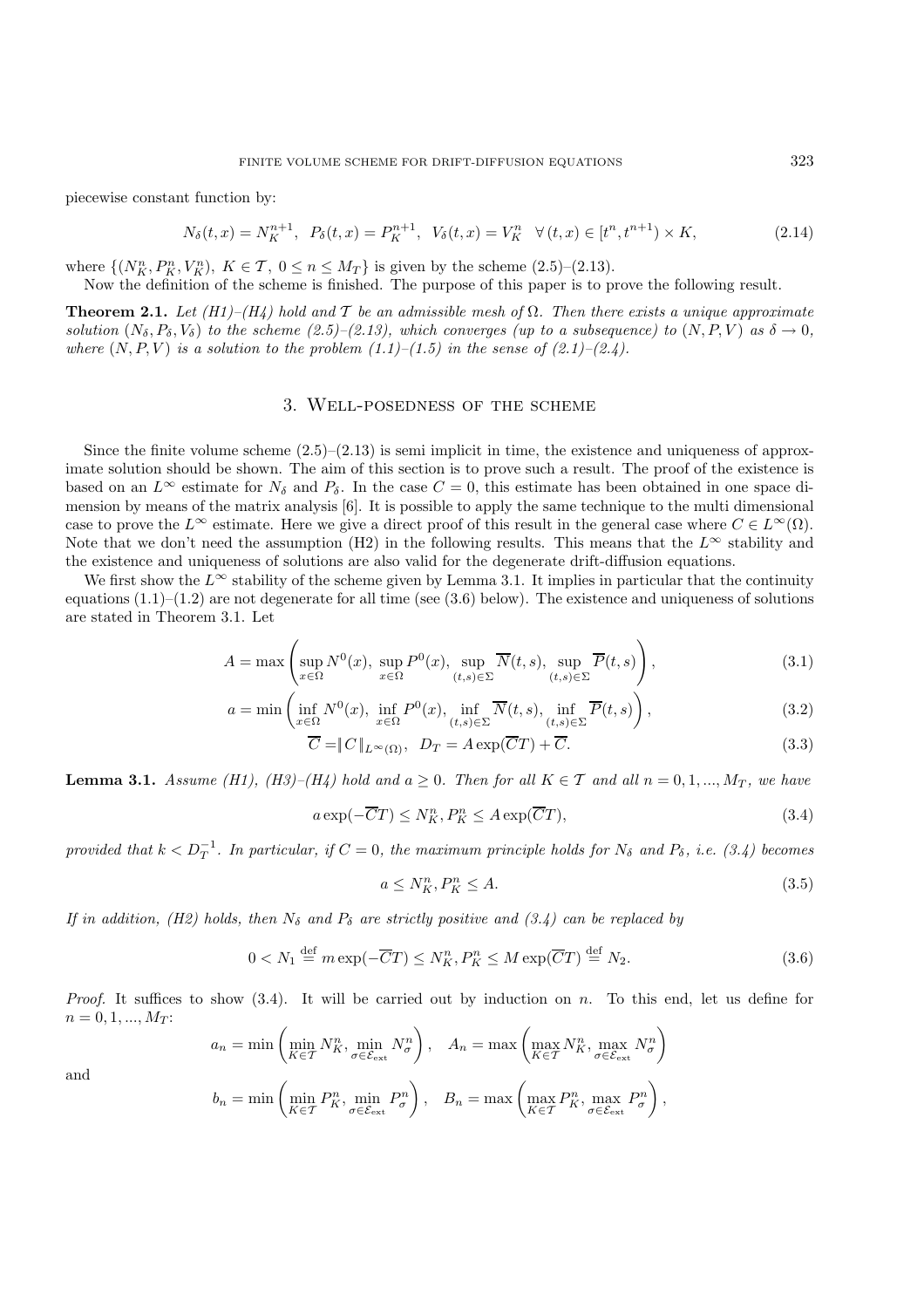where  $\mathcal{E}_{ext} = \bigcup_{K \in \mathcal{T}} \mathcal{E}_{ext,K}$ . Then (3.4) is a consequence of the following inequalities:

$$
a(1 + k\overline{C})^{-n} \le a_n, \quad A_n \le A(1 - k\overline{C})^{-n},\tag{3.7}
$$

$$
a(1 + k\overline{C})^{-n} \le b_n, \quad B_n \le A(1 - k\overline{C})^{-n},\tag{3.8}
$$

since for all  $K \in \mathcal{T}$  and  $n = 0, 1, ..., M_T$ ,  $a_n \le N_K^n \le A_n$ ,  $b_n \le P_K^n \le B_n$  and

$$
\exp(-\overline{C}T) \le (1 + k\overline{C})^{-n}, \quad (1 - k\overline{C})^{-n} \le \exp(\overline{C}T).
$$

The inequalities (3.7) and (3.8) are obvious for  $n = 0$  due to the definition of a, A,  $a_n$ ,  $b_n$ , A<sub>n</sub> and B<sub>n</sub>. Suppose (3.7) and (3.8) hold for some  $n > 0$  and we want to show them for  $n + 1$ .

We only show (3.7) for  $n + 1$  since the proof of (3.8) for  $n + 1$  is similar. Using the scheme (2.12) and the equality

$$
(dV_{K,L}^n)^+N_K^{n+1} + (dV_{K,L}^n)^-N_L^{n+1} = dV_{K,L}^n N_K^{n+1} + (-dV_{K,L}^n)^+ (N_K^{n+1} - N_L^{n+1}),
$$
  
2.10) can be rewritten as:

the scheme  $(2.10)$  can be rewritten as:

$$
N_K^{n+1} = N_K^n + \frac{k}{m(K)} \sum_{L \in \mathcal{N}_K} \left( \tau_{K,L} \left[ r_N \left( N_L^{n+1} \right) - r_N \left( N_K^{n+1} \right) \right] + (-dV_{K,L}^n)^+ \left[ N_L^{n+1} - N_K^{n+1} \right] \right) + \frac{k}{m(K)} \sum_{\sigma \in \mathcal{E}_{\text{ext},K}} \left( \tau_{\sigma} \left[ r_N \left( N_{\sigma}^{n+1} \right) - r_N \left( N_K^{n+1} \right) \right] + (-dV_{\sigma}^n)^+ \left[ N_{\sigma}^{n+1} - N_K^{n+1} \right] \right) + k(P_K^n - N_K^n + C_K) N_K^{n+1}.
$$
\n(3.9)

We have to distinguish the following cases:

(i) If both  $a_{n+1}$  and  $A_{n+1}$  are reached on the boundary Γ, from the definition of a, A and  $A_n$ , we have

$$
a(1 + k\overline{C})^{-(n+1)} \le a \le a_{n+1}, \quad A_{n+1} \le A \le A(1 - k\overline{C})^{-(n+1)},
$$

which is  $(3.7)$  for  $n + 1$ .

(ii) If both  $a_{n+1}$  and  $A_{n+1}$  are reached in T, there exist  $K_0, K_1 \in T$  such that

$$
N_{K_0}^{n+1} = A_{n+1} \text{ and } N_{K_1}^{n+1} = a_{n+1}.
$$

Since  $r_N$  and  $r_P$  are increasing, from (3.9), we obtain

$$
N_{K_1}^{n+1} \ge N_{K_1}^n + k N_{K_1}^{n+1} (P_{K_1}^n - N_{K_1}^n + C_{K_1}),
$$
  

$$
N_{K_0}^{n+1} \le N_{K_0}^n + k N_{K_0}^{n+1} (P_{K_0}^n - N_{K_0}^n + C_{K_0}),
$$

or equivalently

$$
\left[1 - k(P_{K_1}^n + C_{K_1})\right] N_{K_1}^{n+1} \ge N_{K_1}^n \left(1 - k N_{K_1}^{n+1}\right),\tag{3.10}
$$

$$
\left[1 - k(P_{K_0}^n + C_{K_0})\right] N_{K_0}^{n+1} \le N_{K_0}^n \left(1 - k N_{K_0}^{n+1}\right). \tag{3.11}
$$

From  $k < D_T^{-1}$  and the assumption of induction, we have for all  $K \in \mathcal{T}$ ,

$$
1 - k(P_K^n + C_K) \ge 1 - k(B_n + \overline{C}) \ge 1 - kD_T > 0.
$$

Therefore, (3.11) implies that

$$
1 - kN_{K_1}^{n+1} \ge 1 - kN_{K_0}^{n+1} > 0.
$$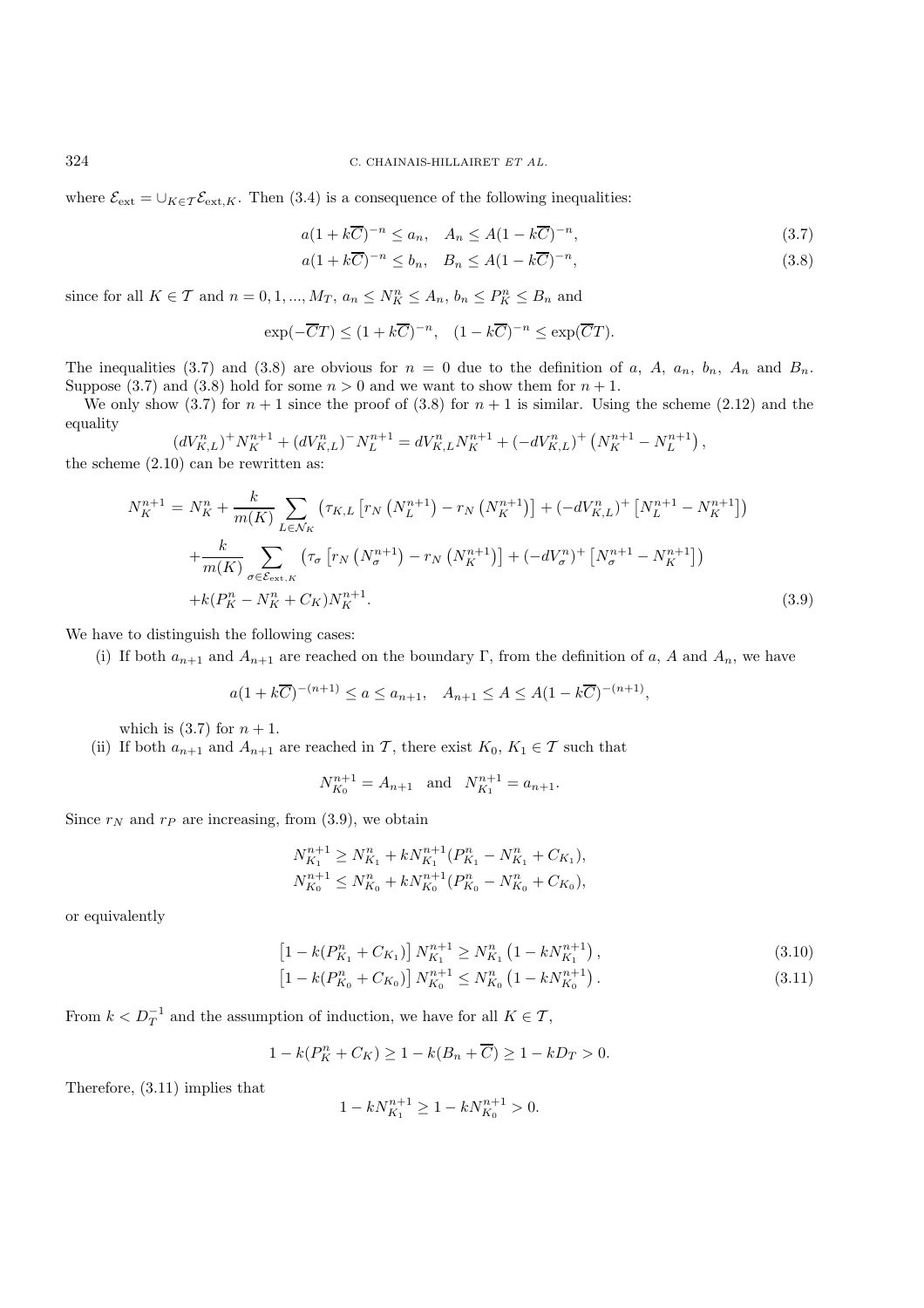Since

$$
\left[1 - k(P_{K_1}^n + C_{K_1})\right] N_{K_1}^{n+1} \le (1 - ka_n + k\overline{C})N_{K_1}^{n+1}
$$

and

$$
(1 - kN_{K_1}^{n+1}) N_{K_1}^n \ge a_n (1 - kN_{K_1}^{n+1}),
$$

we obtain from (3.10) that

$$
a_n \le (1 + k\overline{C})N_{K_1}^{n+1}.
$$

Hence, by the assumption of induction,

ſ

N<sup>n</sup>

$$
a_{n+1} = N_{K_1}^{n+1} \ge a(1 + k\overline{C})^{-(n+1)}.
$$

Similarly, we have

$$
1 - k(P_{K_0}^n + C_{K_0}) \big] N_{K_0}^{n+1} \ge \left[ 1 - k(A_n + \overline{C}) \right] N_{K_0}^{n+1}
$$

and

$$
V_{K_0}^n \left(1 - k N_{K_0}^{n+1}\right) \leq A_n \left(1 - k N_{K_0}^{n+1}\right),
$$

which gives, together with (3.11)

$$
A_n \ge (1 - k\overline{C})N_{K_0}^{n+1}.
$$

Hence, from (3.7)

$$
A_{n+1} = N_{K_0}^{n+1} \le A(1 - k\overline{C})^{-(n+1)}.
$$

This shows  $(3.7)$  for  $n + 1$ .

(iii) If  $a_{n+1}$  is reached on the boundary  $\Gamma$  and  $A_{n+1}$  is reached in  $\mathcal T$ , or  $a_{n+1}$  is reached in  $\mathcal T$  and  $A_{n+1}$  is reached on the boundary Γ,  $(3.7)$  follows from a combination of the results in cases (i) and (ii). We omit the detail of the proof here since the techniques used are similar to that of (i) and (ii).  $\Box$ 

**Theorem 3.1.** *Assume* (*H1*), (*H3*)-(*H4*) *hold,*  $a \geq 0$  *and*  $k < D_T^{-1}$ . *Then the sequence*  $(N_\delta, P_\delta)_{\delta > 0}$  *is bounded in*  $L^{\infty}(\Omega_T)$ , and there exists a unique solution  $\{(N_K^n, P_K^n, V_K^n), K \in \mathcal{T}, 0 \le n \le M_T\}$  to the scheme  $(2.5)-(2.13)$ .

*Proof.* The existence of solutions is done by induction on n. First of all, for  $n = 0$ ,  $(N_K^0, P_K^0)_{K \in \mathcal{T}}$  is defined by (2.6). Then we determine  $(V_K^0)_{K\in\mathcal{T}}$  by the equation (2.12) with the boundary conditions (2.8) for  $n=0$ . It is clear that this solution  $(V_K^0)_{K\in\mathcal{T}}$  of the linear Poisson equation is unique. Suppose now that  $(N_K^n, P_K^n)_{K\in\mathcal{T}}$  is known for some  $n > 0$ . Then we obtain as above a unique solution  $(V_K^n)_{K \in \mathcal{T}}$  from (2.12) and (2.8). Therefore,  $dV_{K,L}^n$  and  $dV_{\sigma}^n$  are defined for all  $K, L \in \mathcal{T}$  and  $\sigma \in \mathcal{E}_{ext,K}$ . The existence of  $(N_K^{n+1}, P_K^{n+1})_{K \in \mathcal{T}}$  to the equations  $(2.10)–(2.11)$  with the boundary conditions  $(2.7)$  is a consequence of the  $L^{\infty}$  stability. It has been shown in [11] by the topological degree technique.

Now we turn to prove the uniqueness of solutions. By the analysis above, it suffices to show the uniqueness of solutions to the equations  $(2.10)$ – $(2.11)$ . Still by induction on n, we suppose that  $(N_K^n, P_K^n)_{K \in \mathcal{T}} = (\tilde{N}_K^n, \tilde{P}_K^n)_{K \in \mathcal{T}}$ and  $(N_{\sigma}^{n+1}, P_{\sigma}^{n+1})_{\sigma \in \mathcal{E}_{ext,K}} = (\tilde{N}_{\sigma}^{n+1}, \tilde{P}_{\sigma}^{n+1})_{\sigma \in \mathcal{E}_{ext,K}}$ . Let  $(N_K^{n+1}, P_K^{n+1})_{K \in \mathcal{T}}$  and  $(\tilde{N}_K^{n+1}, \tilde{P}_K^{n+1})_{K \in \mathcal{T}}$  be two solutions of  $(2.10)-(2.11)$  with  $(V_K^n)_{K\in\mathcal{T}}$  given by  $(2.12)$  and  $(2.8)$ . Multiplying by  $k \, sgn(N_K^{n+1} - \tilde{N}_K^{n+1})$  the equation obtained by subtraction of the scheme (2.10) for  $N_K^{n+1}$  and  $\tilde{N}_K^{n+1}$  and noting the monotonicity of  $r_N$ , we obtain:

$$
m(K) \left| N_K^{n+1} - \tilde{N}_K^{n+1} \right| + k \sum_{L \in \mathcal{N}_K} \tau_{K,L} \left( \left| r_N \left( N_K^{n+1} \right) - r_N \left( \tilde{N}_K^{n+1} \right) \right| - \left| r_N \left( N_L^{n+1} \right) - r_N \left( \tilde{N}_L^{n+1} \right) \right| \right) + k \sum_{L \in \mathcal{N}_K} \left[ \left( dV_{K,L}^n \right)^+ \left| N_K^{n+1} - \tilde{N}_K^{n+1} \right| + \left( dV_{K,L}^n \right)^- \left| N_L^{n+1} - \tilde{N}_L^{n+1} \right| \right] + k \sum_{\sigma \in \mathcal{E}_{\text{ext},K}} \left[ \tau_{\sigma} \left| r_N \left( N_K^{n+1} \right) - r_N \left( \tilde{N}_K^{n+1} \right) \right| + \left( dV_{\sigma}^n \right)^+ \left| N_K^{n+1} - \tilde{N}_K^{n+1} \right| \right] \le 0. \tag{3.12}
$$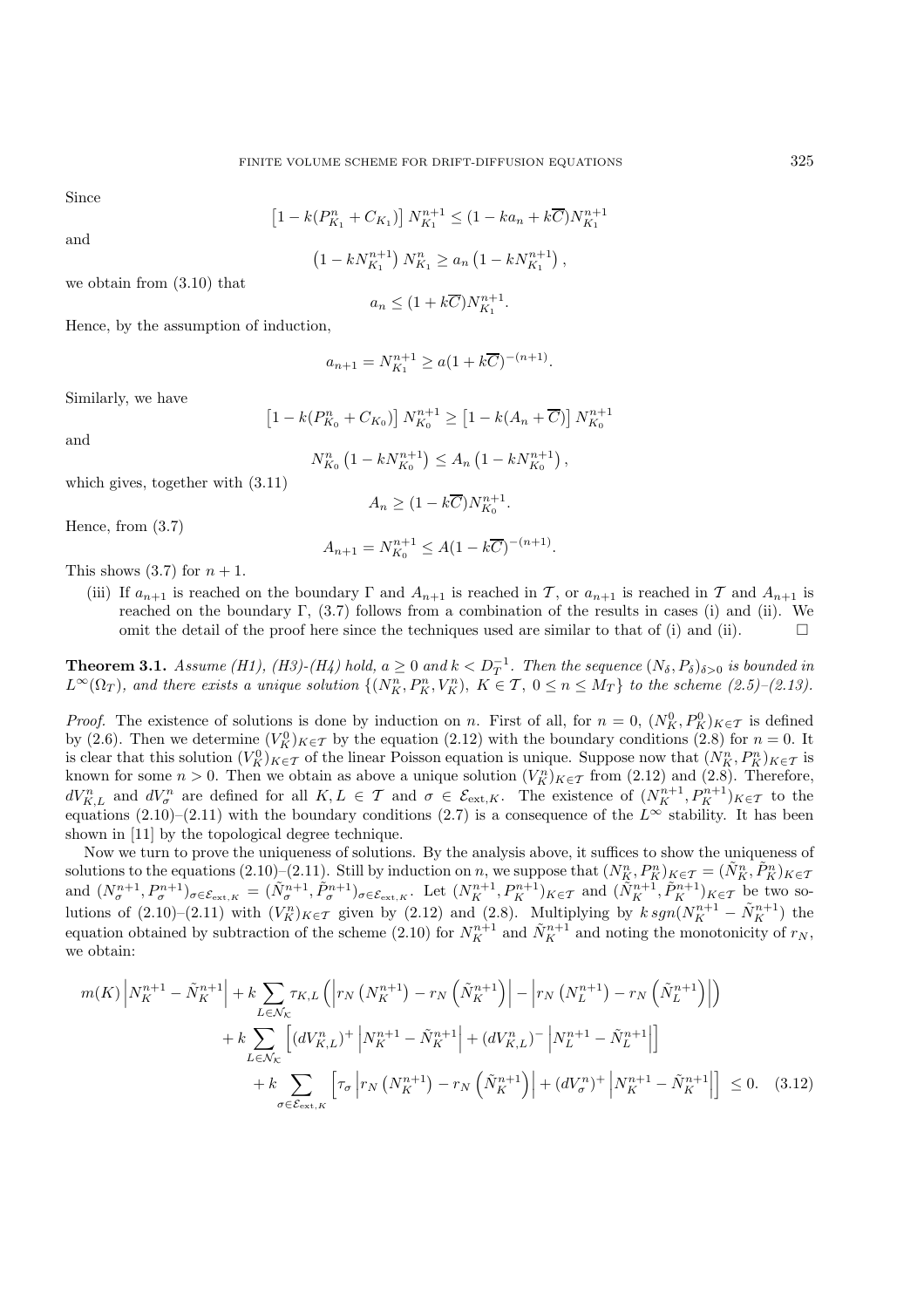Let us define

$$
\alpha_{K,L} = (dV_{K,L}^n)^+ \left| N_K^{n+1} - \tilde{N}_K^{n+1} \right| + (dV_{K,L}^n)^- \left| N_L^{n+1} - \tilde{N}_L^{n+1} \right|.
$$

Since  $dV_{L,K}^n = -dV_{K,L}^n$ , we have  $(dV_{L,K}^n)^- = -(dV_{K,L}^n)^+$ , which yields  $\alpha_{K,L} = -\alpha_{L,K}$ . Therefore

$$
\sum_{K \in \mathcal{T}} \sum_{L \in \mathcal{N}_{\mathcal{K}}} \alpha_{K,L} = 0.
$$

Similarly,

$$
\sum_{K\in\mathcal{T}}\sum_{L\in\mathcal{N}_{K}}\tau_{K,L}\left(\left|r_{N}\left(N_{K}^{n+1}\right)-r_{N}\left(\tilde{N}_{K}^{n+1}\right)\right|-\left|r_{N}\left(N_{L}^{n+1}\right)-r_{N}\left(\tilde{N}_{L}^{n+1}\right)\right|\right)=0.
$$

The last term on the left hand side of (3.12) is positive. Hence,

$$
\sum_{K \in \mathcal{T}} \sum_{L \in \mathcal{N}_K} m(K) \left| N_K^{n+1} - \tilde{N}_K^{n+1} \right| \le 0,
$$

and thus  $N_K^{n+1} = \tilde{N}_K^{n+1}$  for all  $K \in \mathcal{T}$ . In the same way, we obtain  $P_K^{n+1} = \tilde{P}_K^{n+1}$  for all  $K \in \mathcal{T}$ . This shows the uniqueness of solutions to  $(2.10)$ – $(2.11)$ .

## 4. Compactness of the approximate solution

This section is devoted to the compactness of the approximate solution. Our goal is to show the strong compactness of the sequences  $(N_{\delta})_{\delta>0}$  and  $(P_{\delta})_{\delta>0}$  in  $L^2(\Omega_T)$  and the weak- $*$  compactness in  $L^{\infty}(0,T;L^2(\Omega))$ of the approximate gradient of the electric potential which will be defined below. The first one is easy. It is based on a discrete  $L^2(0,T;H^1(\Omega))$  estimate and an estimate of time translation. The second is the main task of this section.

From now on, we denote by  $D_j$  (j = 1, 2, ...) various constants depending possibly on the given data and independent of  $\delta$ , n and K. We first show the discrete  $L^{\infty}(0,T; H^{1}(\Omega))$  estimate for  $V_{\delta}$  and the  $L^{2}(0,T; H^{1}(\Omega))$ estimates for  $N_{\delta}$  and  $P_{\delta}$ . They are given by (4.1) and (4.2)–(4.3) respectively.

**Lemma 4.1.** *Assume* (H1)–(H4) hold and  $k < D_T^{-1}$ . Then there exist two constants  $D_1 > 0$  and  $D_2 > 0$  such *that for all*  $n = 1, 2, ..., M_T$ ,

$$
\|V_{\delta}\|_{1,n,\Omega}^{2} = \sum_{K\in\mathcal{T}} \left( \frac{1}{2} \sum_{L\in\mathcal{N}_{\mathcal{K}}} \tau_{K,L} \left( V_{K}^{n} - V_{L}^{n} \right)^{2} + \sum_{\sigma\in\mathcal{E}_{\text{ext},K}} \tau_{\sigma} \left( V_{K}^{n} - V_{\sigma}^{n} \right)^{2} \right) \leq D_{1},\tag{4.1}
$$

*and*

$$
\|N_{\delta}\|_{1,\Omega_{T}}^{2} = \sum_{n=0}^{M_{T}} k \sum_{K \in \mathcal{T}} \left( \frac{1}{2} \sum_{L \in \mathcal{N}_{\mathcal{K}}} \tau_{K,L} \left( N_{K}^{n+1} - N_{L}^{n+1} \right)^{2} + \sum_{\sigma \in \mathcal{E}_{\text{ext},K}} \tau_{\sigma} \left( N_{K}^{n+1} - N_{\sigma}^{n+1} \right)^{2} \right) \le D_{2},\tag{4.2}
$$

*and similarly*

$$
\|P_{\delta}\|_{1,\Omega_T}^2 = \sum_{n=0}^{M_T} k \sum_{K \in \mathcal{T}} \left( \frac{1}{2} \sum_{L \in \mathcal{N}_K} \tau_{K,L} \left( P_K^{n+1} - P_L^{n+1} \right)^2 + \sum_{\sigma \in \mathcal{E}_{\text{ext},K}} \tau_{\sigma} \left( P_K^{n+1} - P_{\sigma}^{n+1} \right)^2 \right) \le D_2. \tag{4.3}
$$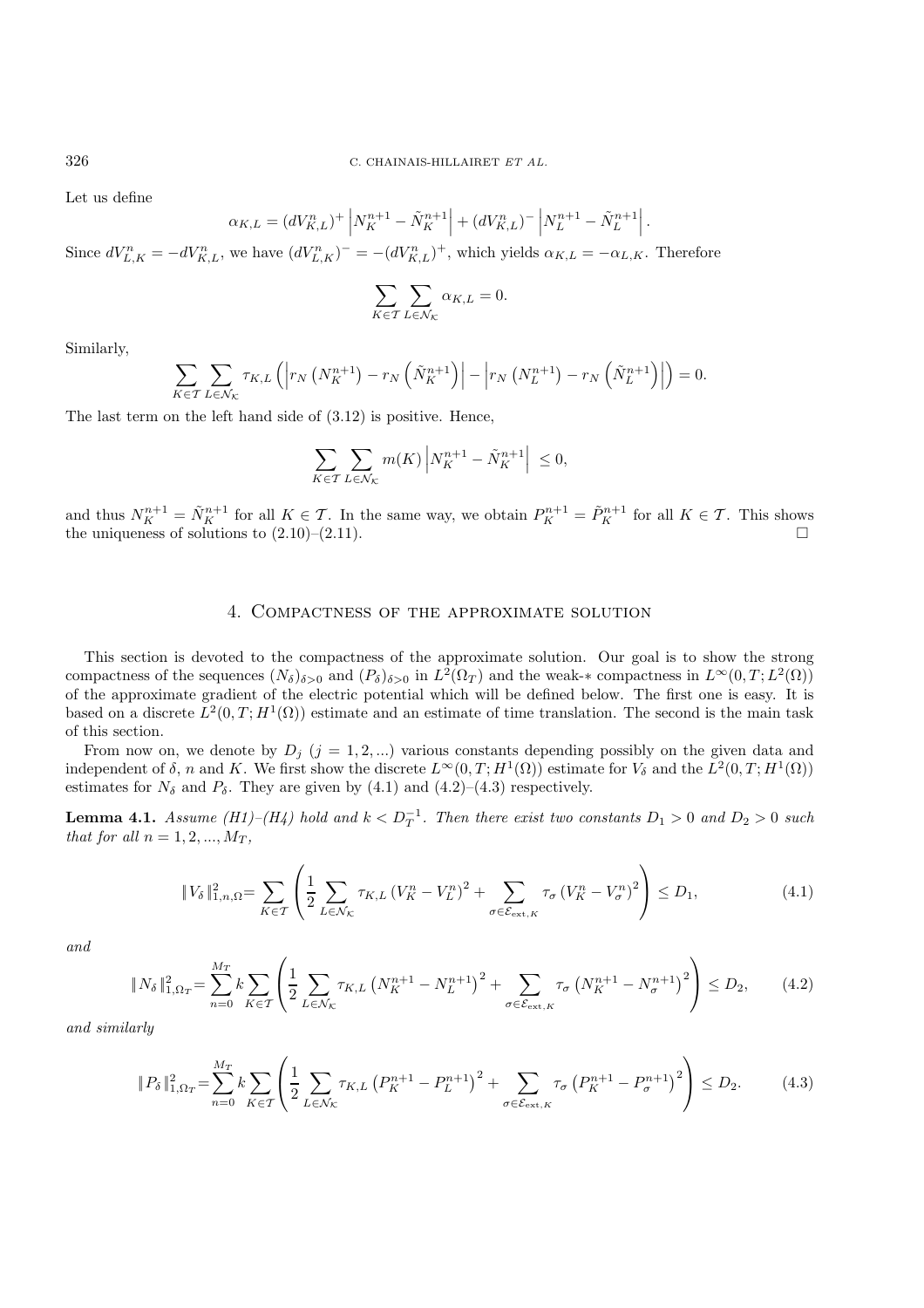*Proof.* We first show (4.1). Let us define the discrete function  $\overline{V}_{\delta}$  of  $\overline{V}$  in  $\Omega_T$  by  $\overline{V}_{\delta}(t,x) = \overline{V}_K^n$ ,  $\forall$   $(t,x) \in$  $[t^n, t^{n+1}) \times K$ , where

$$
\overline{V}_K^n = \frac{1}{km(K)} \int_{t^n}^{t^{n+1}} \int_K \overline{V}(t, x) \, dx \, dt, \quad \forall \ K \in \mathcal{T}, \ n = 0, 1, ..., M_T.
$$

Let  $f_K^n = m(K)(P_K^n - N_K^n + C_K)$ . Multiplying the scheme (2.12) by  $V_K^n - \overline{V}_K^n$  and summing over T, we obtain

$$
-\sum_{K\in\mathcal{T}}\left(\sum_{L\in\mathcal{N}_K}dV_{K,L}^n+\sum_{\sigma\in\mathcal{E}_{\text{ext},K}}dV_{\sigma}^n\right)\left(V_K^n-\overline{V}_K^n\right)=\sum_{K\in\mathcal{T}}f_K^n\left(V_K^n-\overline{V}_K^n\right).
$$

Noting that  $\overline{V}_{\sigma}^{n} = V_{\sigma}^{n}$ , it is easy to see from the  $L^{\infty}$  estimates for  $N_{\delta}$  and  $P_{\delta}$  and Young inequality that

$$
-\sum_{K\in\mathcal{T}}\sum_{L\in\mathcal{N}_{K}}dV_{K,L}^{n}\left(V_{K}^{n}-\overline{V}_{K}^{n}\right)-\sum_{K\in\mathcal{T}}\sum_{\sigma\in\mathcal{E}_{\text{ext},K}}dV_{\sigma}^{n}\left(V_{K}^{n}-\overline{V}_{K}^{n}\right)=
$$
\n
$$
\frac{1}{2}\sum_{K\in\mathcal{T}}\sum_{L\in\mathcal{N}_{K}}\tau_{K,L}\left(V_{K}^{n}-V_{L}^{n}\right)\left[\left(V_{K}^{n}-V_{L}^{n}\right)-\left(\overline{V}_{K}^{n}-\overline{V}_{L}^{n}\right)\right]
$$
\n
$$
+\sum_{K\in\mathcal{T}}\sum_{\sigma\in\mathcal{E}_{\text{ext},K}}\tau_{\sigma}\left(V_{K}^{n}-V_{\sigma}^{n}\right)\left[\left(V_{K}^{n}-V_{\sigma}^{n}\right)-\left(\overline{V}_{K}^{n}-\overline{V}_{\sigma}^{n}\right)\right]
$$
\n
$$
\geq\frac{1}{2}\|V_{\delta}\|_{1,n,\Omega}^{2}-\frac{1}{2}\|\overline{V}_{\delta}\|_{1,n,\Omega}^{2}
$$
\n(4.4)

and

$$
\left| f_K^n \left( V_K^n - \overline{V}_K^n \right) \right| \leq (2N_2 + \overline{C}) \left[ \frac{1}{4\varepsilon} m(K) + \varepsilon m(K) \left( V_K^n - \overline{V}_K^n \right)^2 \right],
$$

where  $\varepsilon > 0$  is a real number,  $\overline{C}$  and  $N_2$  are defined by (3.3) and (3.6) respectively. Therefore

$$
\frac{1}{2} \parallel V_{\delta} \parallel_{1,n,\Omega}^2 \leq \frac{1}{2} \parallel \overline{V}_{\delta} \parallel_{1,n,\Omega}^2 + \frac{(2N_2 + \overline{C})m(\Omega)}{4\varepsilon} + \varepsilon (2N_2 + \overline{C}) \sum_{K \in \mathcal{T}} m(K) \left(V_K^n - \overline{V}_K^n\right)^2.
$$

By choosing  $\varepsilon$  small enough, we obtain (4.1) from  $\overline{V} \in L^{\infty}(0,T;H^{1}(\Omega))$  and the discrete Poincaré inequality (see Lem. 3.1 of [10]).

The proof of  $(4.2)$  and  $(4.3)$  is almost the same. Hence, we only show  $(4.2)$ . For simplicity, the subscript N in  $r_N$  will be omitted in the proof. As above, let us define the discrete function  $N_\delta$  of N in  $\Omega_T$  by  $\overline{N}_{\delta}(t,x) = \overline{N}_{K}^{n+1}, \forall (t,x) \in [t^{n}, t^{n+1}) \times K,$  where

$$
\overline{N}_{K}^{n+1} = \frac{1}{km(K)} \int_{t^{n}}^{t^{n+1}} \int_{K} \overline{N}(t, x) \, dx \, dt, \quad \forall \ K \in \mathcal{T}, \ n = 0, 1, ..., M_{T}.
$$

Multiplying the scheme (2.10) by  $k\left(N_K^{n+1} - \overline{N}_K^{n+1}\right)$  and summing for  $K \in \mathcal{T}$  and  $n = 0, 1, ..., M_T$ , we obtain

$$
E_1(\delta) + E_2(\delta) + E_3(\delta) = 0,\t\t(4.5)
$$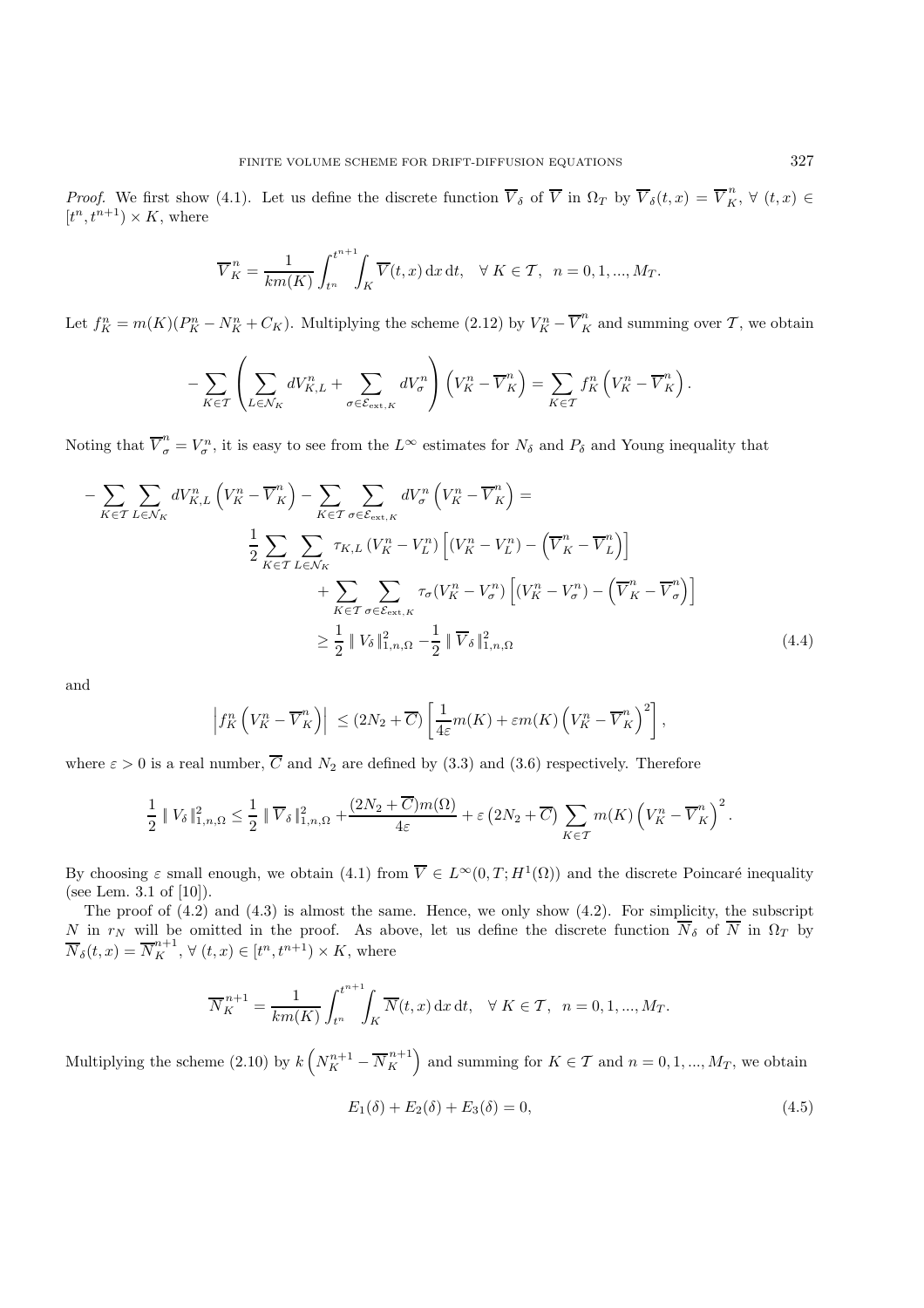with

$$
E_1(\delta) = \sum_{n=0}^{M_T} \sum_{K \in \mathcal{T}} m(K) \left( N_K^{n+1} - N_K^n \right) \left( N_K^{n+1} - \overline{N}_K^{n+1} \right),
$$
  
\n
$$
E_2(\delta) = \sum_{n=0}^{M_T} k \sum_{K \in \mathcal{T}} \sum_{L \in \mathcal{N}_K} \tau_{K,L} \left( r(N_K^{n+1}) - r(N_L^{n+1}) \right) \left( N_K^{n+1} - \overline{N}_K^{n+1} \right)
$$
  
\n
$$
+ \sum_{n=0}^{M_T} k \sum_{K \in \mathcal{T}} \sum_{\sigma \in \mathcal{E}_{\text{ext},K}} \tau_{\sigma} \left( r \left( N_K^{n+1} \right) - r \left( N_{\sigma}^{n+1} \right) \right) \left( N_K^{n+1} - \overline{N}_K^{n+1} \right),
$$
  
\n
$$
E_3(\delta) = \sum_{n=0}^{M_T} k \sum_{K \in \mathcal{T}} \sum_{L \in \mathcal{N}_K} \left[ \left( dV_{K,L}^n \right)^+ N_K^{n+1} + \left( dV_{K,L}^n \right)^- N_L^{n+1} \right] \left( N_K^{n+1} - \overline{N}_K^{n+1} \right)
$$
  
\n
$$
+ \sum_{n=0}^{M_T} k \sum_{K \in \mathcal{T}} \sum_{\sigma \in \mathcal{E}_{\text{ext},K}} \left[ \left( dV_{\sigma}^n \right)^+ N_K^{n+1} + \left( dV_{\sigma}^n \right)^- N_{\sigma}^{n+1} \right) \left( N_K^{n+1} - \overline{N}_K^{n+1} \right).
$$

For the term  $E_1(\delta)$ , we write  $E_1(\delta) = E_{11}(\delta) + E_{12}(\delta)$  where,

$$
E_{11}(\delta) = \sum_{n=0}^{M_T} \sum_{K \in \mathcal{T}} m(K) \left( N_K^{n+1} - N_K^n \right) N_K^{n+1},
$$
  

$$
E_{12}(\delta) = \sum_{n=0}^{M_T} \sum_{K \in \mathcal{T}} m(K) \left( N_K^{n+1} - N_K^n \right) \overline{N}_K^{n+1}.
$$

From the inequality  $t(t-s) \geq \frac{1}{2}(t^2-s^2)$ ,  $t, s \in \mathbb{R}$ , we have

$$
E_{11}(\delta) \ge \frac{1}{2} \sum_{n=0}^{M_T} \sum_{K \in \mathcal{T}} m(K) \left[ \left( N_K^{n+1} \right)^2 - \left( N_K^n \right)^2 \right] \\
\ge -\frac{1}{2} \sum_{K \in \mathcal{T}} m(K) \left( N_K^0 \right)^2 \\
\ge -\frac{1}{2} m(\Omega) \| N^0 \|_{L^\infty(\Omega)}^2
$$

and a straightforward computation gives

$$
E_{12}(\delta) = \sum_{n=0}^{M_T} \sum_{K \in \mathcal{T}} m(K) N_K^n \left( \overline{N}_K^{n+1} - \overline{N}_K^n \right) + \sum_{K \in \mathcal{T}} m(K) \left( N_K^{M_T+1} \overline{N}_K^{M_T+1} - N_K^0 \overline{N}_K^1 \right)
$$
  

$$
\geq - \left\| N_\delta \right\|_{L^\infty(\Omega_T)} \sum_{n=0}^{M_T} \sum_{K \in \mathcal{T}} m(K) \left| \overline{N}_K^{n+1} - \overline{N}_K^n \right| - m(\Omega) \left\| N_\delta \right\|_{L^\infty(\Omega_T)} \left\| \overline{N}_\delta \right\|_{L^\infty(\Omega_T)}.
$$

From the assumption  $\overline{N} \in L^{\infty}(\Omega_T) \cap H^1(\Omega_T)$ , we obtain  $E_1(\delta) \geq -D_3$ . For the term  $E_2(\delta)$ , we denote by  $r_m = \min_{N \in [N_1, N_2]} r'(N)$ , where  $N_1$  and  $N_2$  are defined by (3.6). Since r is strictly increasing on  $(0, +\infty)$  and  $N_1 > 0$ , we have  $r_m > 0$ . Hence, the estimate for  $E_2(\delta)$  can be obtained in the similar way as (4.4). It is:

$$
E_2(\delta) \ge \frac{1}{2} r_m \| N_\delta \|_{1, \Omega_T}^2 - D_4. \tag{4.6}
$$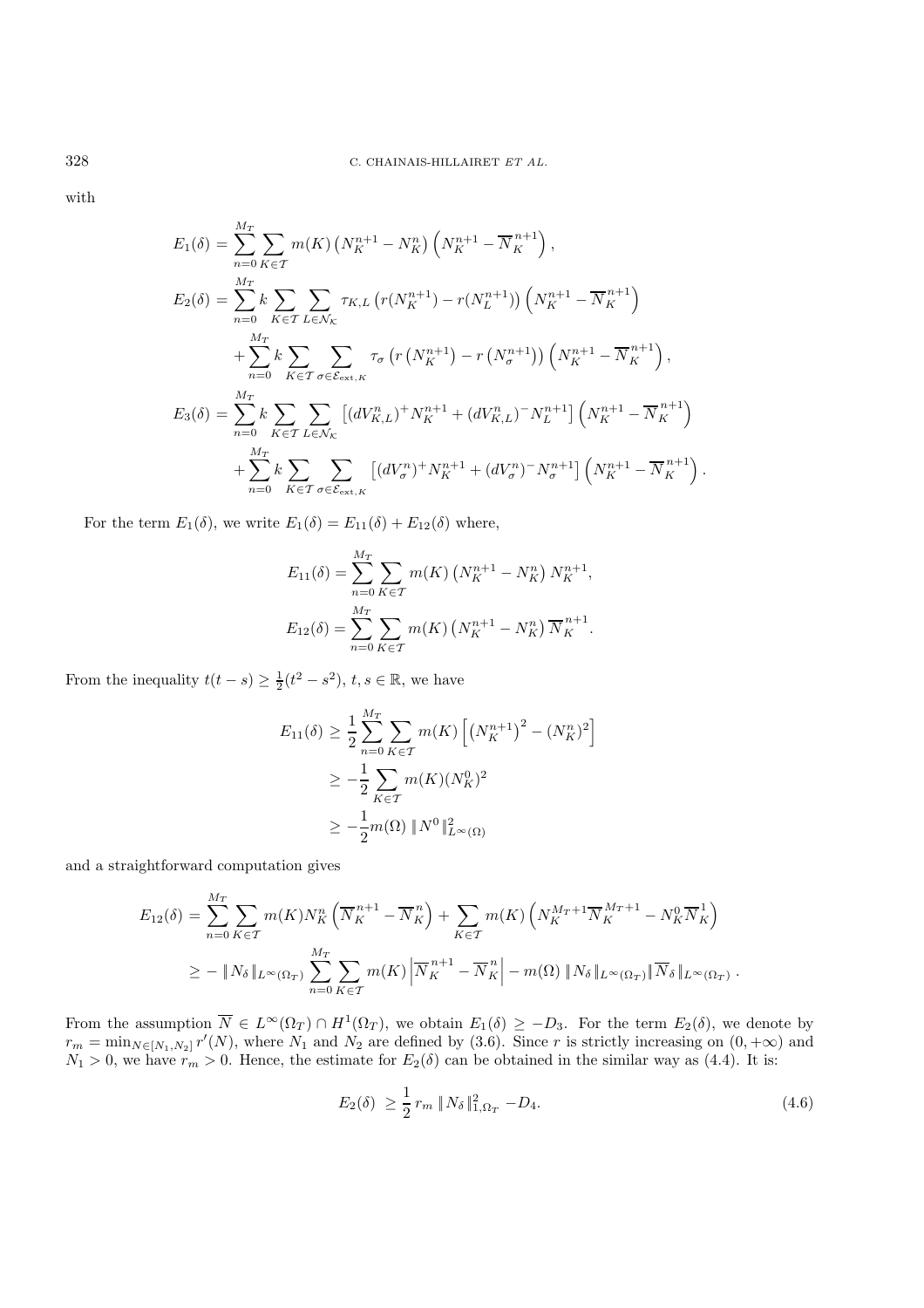Now we control the coupled term  $E_3$ . For this purpose, noting that  $dV_{K,L}^n = -dV_{L,K}^n$  and  $\overline{N}_{\sigma}^{n+1} = N_{\sigma}^{n+1}$ , we obtain

$$
E_3(\delta) = \frac{1}{2} \sum_{n=0}^{M_T} k \sum_{K \in \mathcal{T}} \sum_{L \in \mathcal{N}_K} \left[ (dV_{K,L}^n)^+ N_K^{n+1} + (dV_{K,L}^n)^- N_L^{n+1} \right] \left[ \left( N_K^{n+1} - N_L^{n+1} \right) - \left( \overline{N}_K^{n+1} - \overline{N}_L^{n+1} \right) \right] + \sum_{n=0}^{M_T} k \sum_{K \in \mathcal{T}} \sum_{\sigma \in \mathcal{E}_{\text{ext},K}} \left[ (dV_{\sigma}^n)^+ N_K^{n+1} + (dV_{\sigma}^n)^- N_{\sigma}^{n+1} \right] \left[ \left( N_K^{n+1} - N_{\sigma}^{n+1} \right) - \left( \overline{N}_K^{n+1} - \overline{N}_{\sigma}^{n+1} \right) \right].
$$

From the definition of  $dV_{K,L}^n$ , we have

$$
|E_3(\delta)| \leq \frac{1}{2} \left\| N_\delta \right\|_{L^\infty(\Omega_T)} \sum_{n=0}^{M_T} k \sum_{K \in \mathcal{T}} \sum_{L \in \mathcal{N}_K} \tau_{K,L} \left| V_L^n - V_K^n \right| \left( \left| N_K^{n+1} - N_L^{n+1} \right| + \left| \overline{N}_K^{n+1} - \overline{N}_L^{n+1} \right| \right) + \|N_\delta\|_{L^\infty(\Omega_T)} \sum_{n=0}^{M_T} k \sum_{K \in \mathcal{T}} \sum_{\sigma \in \mathcal{E}_{\text{ext},K}} \tau_\sigma \left| V_\sigma^n - V_K^n \right| \left( \left| N_K^{n+1} - N_\sigma^{n+1} \right| + \left| \overline{N}_K^{n+1} - \overline{N}_\sigma^{n+1} \right| \right).
$$

It follows from Young and Cauchy–Schwarz inequality and (4.1) that

$$
E_3(\delta) \ge - \|N_\delta\|_{L^\infty(\Omega_T)} \left( \varepsilon \|N_\delta\|_{1,\Omega_T}^2 + \frac{1}{4\varepsilon} T D_1 \right) - \|N_\delta\|_{L^\infty(\Omega_T)} \sqrt{T D_1} \|\overline{N}_\delta\|_{1,\Omega_T},\tag{4.7}
$$

where  $\varepsilon > 0$  is an arbitrary real number. Let us choose  $\varepsilon$  such that  $2\varepsilon \|N_\delta\|_{L^\infty(\Omega_T)} < r_m$ . Then the first term on the right hand side of (4.7) can be controlled by  $\frac{1}{2}r_m||N_\delta||^2_{1,\Omega_T}$  in (4.6). Thus (4.2) follows from (4.5)–(4.7) and  $E_1(\delta) \ge -D_3$ .

**Lemma 4.2.** *Let*  $\xi \in (0,T)$  *and*  $\eta \in \Omega$ *. Under the assumptions of Lemma 4.1, there is a constant*  $D_5 > 0$ *independent of* δ*,* ξ *and* η *such that*

$$
||N_{\delta}(.+\xi,.+\eta)-N_{\delta}(.,.)||_{L^{2}((0,T-\xi)\times\omega)}^{2}\leq D_{5}[\xi+|\eta|(|\eta|+h+1)],
$$
\n(4.8)

$$
\|P_{\delta}(.\ + \xi,.\ + \eta) - P_{\delta}(.,.)\|_{L^2((0,T-\xi)\times\omega)}^2 \le D_5[\xi + |\eta| (|\eta| + h + 1)],\tag{4.9}
$$

*where*  $\omega$  *is an open subdomain of*  $\Omega$  *satisfying*  $x + \eta \in \Omega$  *for all*  $x \in \omega$ *.* 

Lemma 4.2 is a consequence of Lemma 4.1 and the estimates of time translation for  $N_{\delta}$  and  $P_{\delta}$  obtained from the scheme (2.10)–(2.12). Its proof will be omitted here since it is similar to that of Lemma 4.3 and Lemma 4.6 in [10]. We refer to that book for the detail of the proof. See also [6] for the one-dimensional case. By Riesz–Fréchet–Kolmogorov criterion of strong compactness [3] together with  $(4.8)$ – $(4.9)$ , we obtain

**Lemma 4.3.** *There exists a subsequence of*  $(N_{\delta}, P_{\delta})_{\delta > 0}$ *, still denoted by*  $(N_{\delta}, P_{\delta})_{\delta > 0}$ *, and a function*  $(N, P) \in$  $L^{\infty}(\Omega_T)$  *such that as*  $\delta \to 0$ *,* 

$$
N_{\delta} \longrightarrow N \quad and \quad P_{\delta} \longrightarrow P \quad in \ L^{2}(\Omega_{T}) \ strongly.
$$
\n(4.10)

Now we study the compactness of the sequence  $(V_{\delta})_{\delta>0}$ . To this end, we have to define an approximation of the gradient of the electric potential V. Following the notations in Section 2, let  $K \in \mathcal{T}$  and  $L \in \mathcal{N}_K$  with common vertexes  $(y_{K,L}^j)_{1 \leq j \leq J}$   $(J \in I\!\!N^*)$ . Let  $T_{K,L}$   $(T_{K,\sigma}$  respectively,  $\sigma \in \mathcal{E}_{ext,K}$  be the open and convex polygon with vertexes  $(x_K, x_L)$   $(x_K$  respectively) and  $(y_{K,L}^j)_{1 \leq j \leq J}$ . Then the domain  $\Omega$  can be decomposed as:

$$
\overline{\Omega} = \cup_{K \in \mathcal{T}} \left( \left( \cup_{L \in \mathcal{N}_{\mathcal{K}}} \overline{T}_{K,L} \right) \cup \left( \cup_{\sigma \in \mathcal{E}_{\text{ext},K}} \overline{T}_{K,\sigma} \right) \right).
$$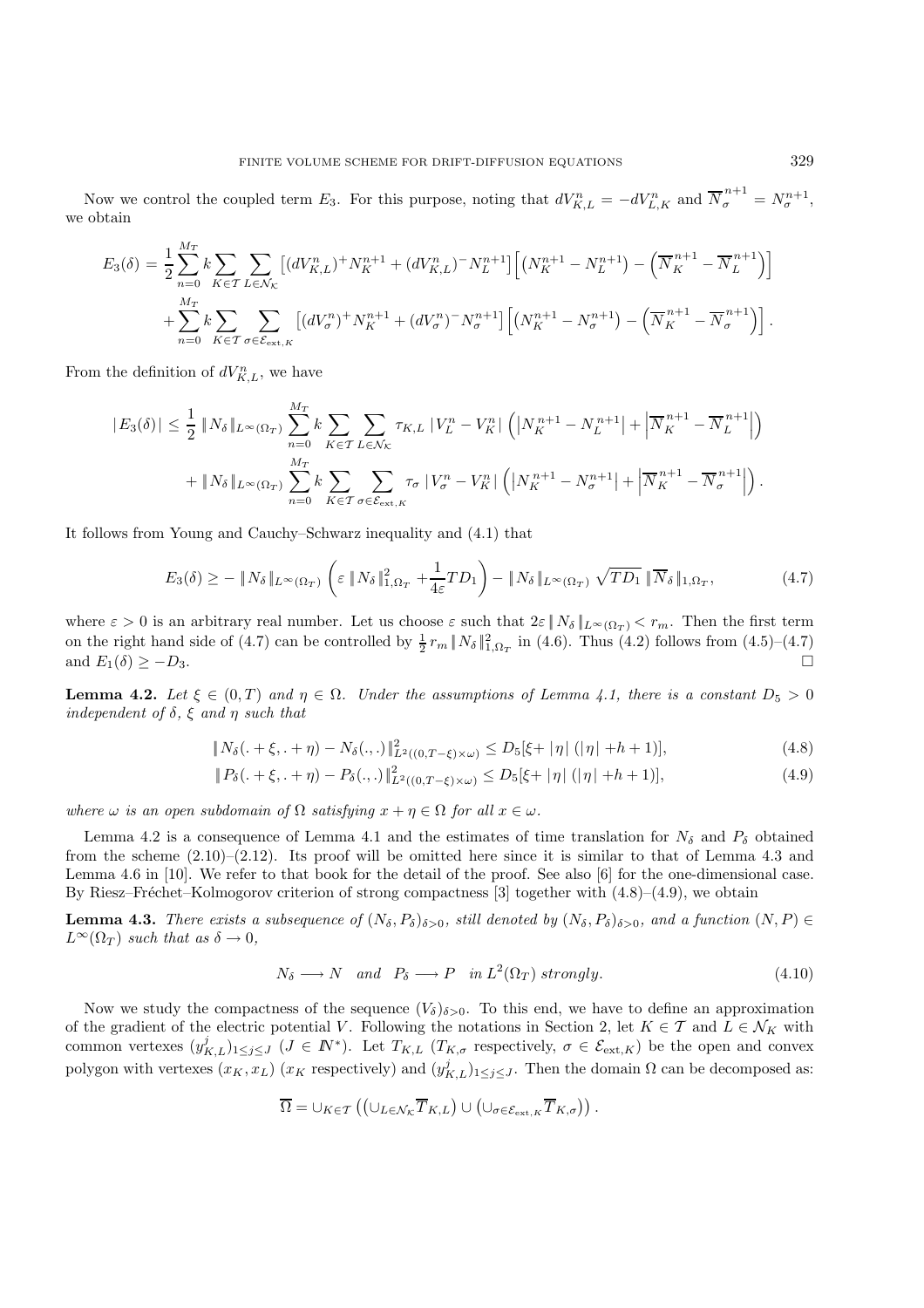The approximation  $dV_{\delta}$  of  $\nabla V$  is defined as piecewise constants in  $\Omega_T$  by:

$$
dV_{\delta}(t,x) = \begin{cases} \frac{m(\sigma_{KL})(V_L^n - V_K^n)}{m(T_{K,L})} \nu_{K,L} & \text{if } (t,x) \in (t^n, t^{n+1}) \times T_{K,L},\\ \frac{m(\sigma)(V_{\sigma}^n - V_K^n)}{m(T_{K,\sigma})} \nu_{K,\Gamma} & \text{if } (t,x) \in (t^n, t^{n+1}) \times T_{K,\sigma}, \end{cases}
$$
(4.11)

for all  $K \in \mathcal{T}$  and  $0 \leq n \leq M_T$ , where  $\nu_{K,L}$  ( $\nu_{K,\Gamma}$  respectively) stands for the normal unit vector of  $\sigma_{KL}$  ( $\nu_{K,\Gamma}$ respectively) oriented from K to L (from K to  $\Gamma$  respectively). Similarly, we define  $dr_N(N_\delta)$  and  $dr_P(P_\delta)$  by

$$
dr_N(N_\delta)(t,x) = \begin{cases} \frac{m(\sigma_{KL})(r_N(N_L^n) - r_N(N_K^n))}{m(T_{K,L})} \nu_{K,L} & \text{if } (t,x) \in (t^n, t^{n+1}) \times T_{K,L},\\ \frac{m(\sigma)(r_N(N_\sigma^n) - r_N(N_K^n))}{m(T_{K,\sigma})} \nu_{K,\Gamma} & \text{if } (t,x) \in (t^n, t^{n+1}) \times T_{K,\sigma},\\ \frac{m(\sigma_{KL})(r_P(P_L^n) - r_P(P_K^n))}{m(T_{K,L})} \nu_{K,L} & \text{if } (t,x) \in (t^n, t^{n+1}) \times T_{K,L},\\ \frac{m(\sigma)(r_P(P_\sigma^n) - r_P(P_K^n))}{m(T_{K,\sigma})} \nu_{K,\Gamma} & \text{if } (t,x) \in (t^n, t^{n+1}) \times T_{K,\sigma}. \end{cases}
$$
\n
$$
(4.13)
$$

Then we have:

**Lemma 4.4.** *There exists a function*  $V \in L^{\infty}(0,T;H^{1}(\Omega))$  *such that, up to subsequences of*  $(V_{\delta})_{\delta>0}$  *and*  $(dV_\delta)_{\delta>0},$ 

$$
V_{\delta} \longrightarrow V \quad in \ L^{\infty}(0,T; L^{2}(\Omega)) \ weakly - * \ as \ \delta \to 0 \tag{4.14}
$$

*and*

$$
dV_{\delta} \longrightarrow \nabla V \quad in \left( L^{\infty}(0, T; L^{2}(\Omega)) \right)^{d} \text{ weakly}-* \quad as \ \delta \to 0. \tag{4.15}
$$

*Proof.* Since the straight line  $\overline{x_Kx_L}$  is orthogonal to the edge  $\sigma_{KL}$  for all  $L \in \mathcal{N}_K$  and the mesh  $\mathcal T$  is regular, there is a constant  $D_6 > 0$  depending only on the dimension of the domain and the geometry of T such that

$$
d(x_K, x_L)m(\sigma_{KL}) \le D_6 m(T_{K,L}).\tag{4.16}
$$

It follows from the definition of  $dV_\delta$  and Lemma 4.1, the sequence  $(dV_\delta)_{\delta>0}$  is bounded in  $(L^\infty(0,T;L^2(\Omega)))^d$ and by the discrete Poincaré inequality, the sequence  $(V_{\delta})_{\delta>0}$  is bounded in  $L^{\infty}(0,T;L^{2}(\Omega))$ . Therefore, there exist two functions  $V \in L^{\infty}(0,T;L^{2}(\Omega))$  and  $\chi \in (L^{\infty}(0,T;L^{2}(\Omega)))$  such that (4.14) holds and

$$
dV_{\delta} \longrightarrow \chi \quad \text{in} \ \left( L^{\infty} \left(0, T; L^{2}(\Omega) \right) \right)^{d} \text{ weakly } -\ast \quad \text{as } \delta \to 0.
$$

It remains to show that  $\chi = \nabla V$  in the sense of distributions, which is a consequence of the following limit:

$$
\forall \phi \in (\mathcal{D}(\Omega_T))^d, \quad E_{\delta} \stackrel{\text{def}}{=} \iint_{\Omega_T} dV_{\delta} \, d\sigma \, dx \, dt + \iint_{\Omega_T} V_{\delta} \, \text{div} \, \phi \, dx \, dt \longrightarrow 0 \quad \text{as } \delta \to 0.
$$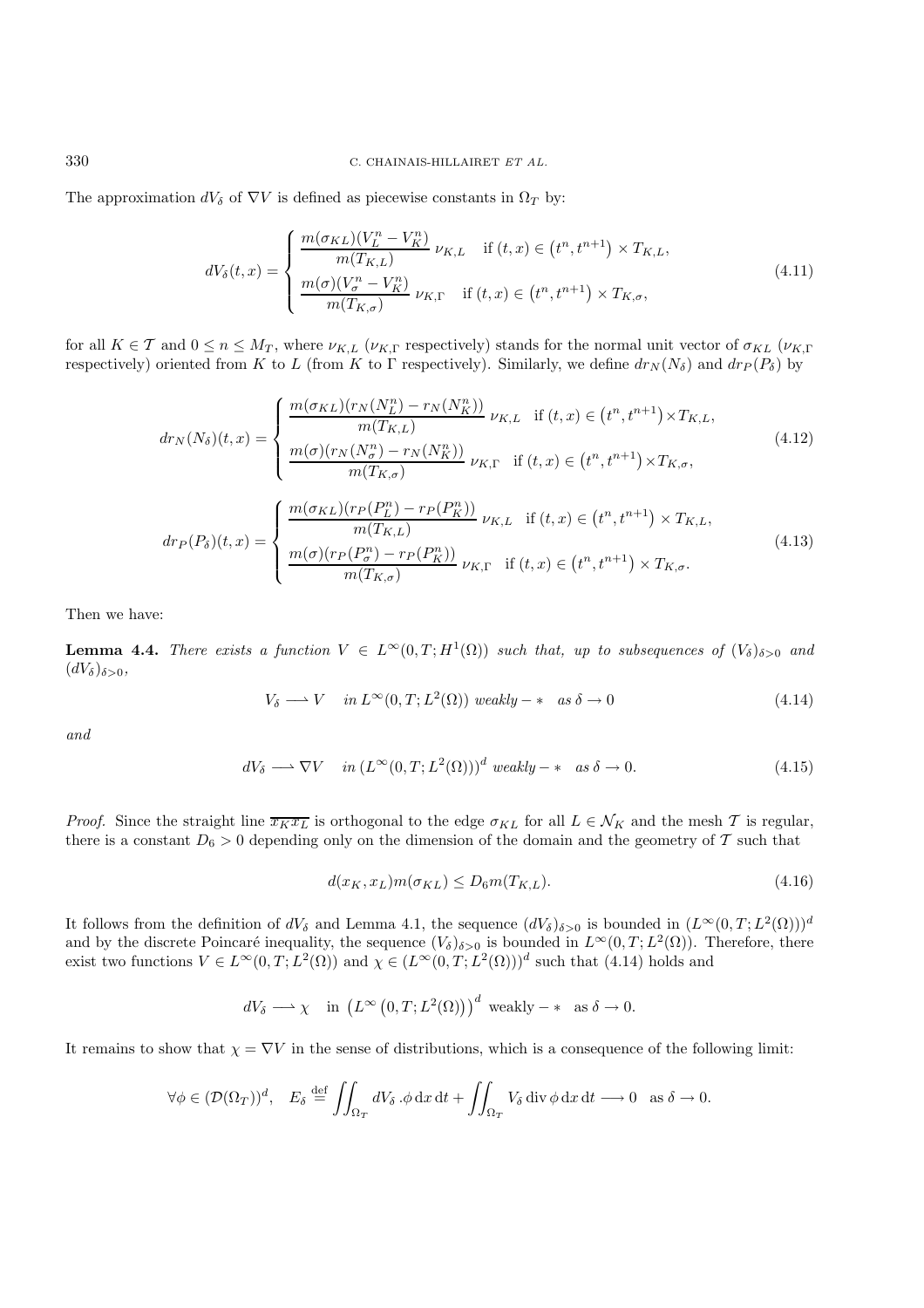Let  $\delta > 0$  be small enough such that  $\text{supp}\phi \in (0,T) \times \{x \in \Omega; d(x,\Gamma) > \delta\}.$  This implies that  $\phi$  vanishes in  $T_{K,\sigma}$  for all  $\sigma \in \mathcal{E}_{ext,K}$  and  $K \in \mathcal{T}$ . In view of  $\nu_{K,L} = -\nu_{L,K}$ , we obtain for all  $t \in (t^n, t^{n+1}),$ 

$$
\int_{\Omega} V_{\delta}(t, x) \operatorname{div} \phi(t, x) dx = \sum_{K \in \mathcal{T}} \int_{K} V_{\delta}(t, x) \operatorname{div} \phi(t, x) dx
$$

$$
= \sum_{K \in \mathcal{T}} \sum_{L \in \mathcal{N}_{K}} V_{K}^{n} \int_{\sigma_{KL}} \phi(t, s) . \nu_{K, L} ds
$$

$$
= \frac{1}{2} \sum_{K \in \mathcal{T}} \sum_{L \in \mathcal{N}_{K}} (V_{K}^{n} - V_{L}^{n}) \int_{\sigma_{KL}} \phi(t, s) . \nu_{K, L} ds
$$

and from the definition of  $dV_\delta$ ,

$$
\int_{\Omega} dV_{\delta}(t, x) \phi(t, x) dx = \frac{1}{2} \sum_{K \in \mathcal{T}} \sum_{L \in \mathcal{N}_K} \int_{T_{K, L}} dV_{\delta}(t, x) . \phi(t, x) dx
$$

$$
= \frac{1}{2} \sum_{K \in \mathcal{T}} \sum_{L \in \mathcal{N}_K} (V_L^n - V_K^n) \frac{m(\sigma_{KL})}{m(T_{K, L})} \int_{T_{K, L}} \phi(t, x) . \nu_{K, L} dx.
$$

Since  $\phi$  is smooth, it is easy to see that for all  $t \in (0, T)$ ,

$$
\left| \frac{1}{m(T_{K,L})} \int_{T_{K,L}} \phi(t,x) \cdot \nu_{K,L} \,dx - \frac{1}{m(\sigma_{KL})} \int_{\sigma_{KL}} \phi(t,s) \cdot \nu_{K,L} \,ds \right| \leq h \, \|\phi\|_{C^{1}(\overline{\Omega_{T}})}.
$$

Therefore, by Cauchy–Schwarz inequality and (4.1)

$$
2 |E_{\delta}| \leq h \|\phi\|_{C^{1}(\overline{\Omega_{T}})} \sum_{n=0}^{M_{T}} k \sum_{K \in \mathcal{T}} \sum_{L \in \mathcal{N}_{K}} |V_{K}^{n} - V_{L}^{n}| m(\sigma_{KL})
$$
  

$$
\leq h \sqrt{T D_{1}} \|\phi\|_{C^{1}(\overline{\Omega_{T}})} \left( \sum_{n=0}^{M_{T}} k \sum_{K \in \mathcal{T}} \sum_{L \in \mathcal{N}_{K}} d(x_{K}, x_{L}) m(\sigma_{KL}) \right)^{1/2}.
$$

Noting that

$$
\sum_{K \in \mathcal{T}} \sum_{L \in \mathcal{N}_K} m(T_{K,L}) = 2m(\Omega),\tag{4.17}
$$

we obtain from (4.16) and Lemma 4.1 that

$$
|E_{\delta}| \le \frac{1}{2} hT \|\phi\|_{C^1(\overline{\Omega_T})} \sqrt{2D_1D_6m(\Omega)},
$$

and the result follows.  $\hfill \square$ 

**Corollary 4.1.** *There exist subsequences of*  $(dr_N(N_\delta))_{\delta>0}$  *and*  $(dr_P(P_\delta))_{\delta>0}$  *such that, as*  $\delta \to 0$ *,* 

$$
dr_N(N_\delta) \longrightarrow \nabla r_N(N), \quad dr_P(P_\delta) \longrightarrow \nabla r_P(P) \quad \text{in} \left( L^2(\Omega_T) \right)^d \text{ weakly.}
$$
\n(4.18)

*Proof.* From the strong compactness of the sequence  $(N_{\delta})_{\delta>0}$  in  $L^2(\Omega_T)$ , we have, up to a subsequence of  $(N_\delta)_{\delta>0}$ ,  $\lim_{\delta\to 0} r_N(N_\delta) = r_N(N)$  in  $L^2(\Omega_T)$ . Since the sequence  $(d\gamma_N(N_\delta))_{\delta>0}$  is bounded in  $L^2(\Omega_T)$ , the proof of Lemma 4.4 can be applied to the sequence  $(dr_N(N_\delta))_{\delta>0}$ . The proof for the sequence  $(dr_P(P_\delta))_{\delta>0}$ is similar.  $\square$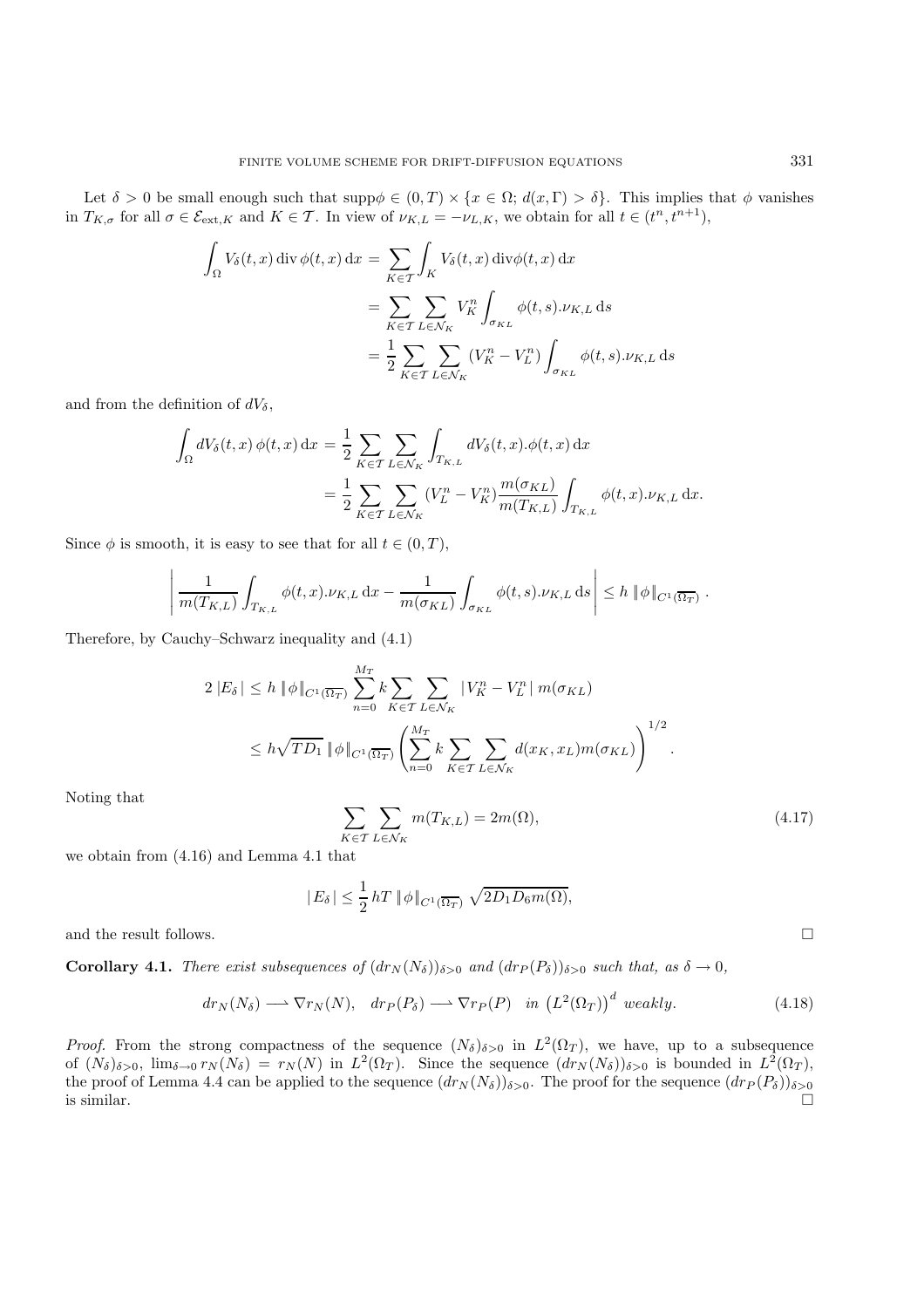#### 332 C. CHAINAIS-HILLAIRET *ET AL.*

### 5. Convergence of the scheme

In this section, we show the convergence of the approximate solutions  $(N_{\delta}, P_{\delta}, V_{\delta})$  to a global solution  $(N, P, V)$ of the problem  $(1.1)$ – $(1.5)$ . The key point is to treat the nonlinear diffusion terms and the convection terms. The strong compactness of the sequence  $(N_{\delta}, P_{\delta})_{\delta>0}$  and the weak-∗ convergence of the sequence  $(dV_{\delta})_{\delta>0}$  allow to pass to the limit in the nonlinear diffusion terms and the convection terms. Therefore, the convergence of the scheme is the main task of this section. It will be achieved for the Poisson equation and the continuity equations in Theorem 5.1 and Theorem 5.2 separately. In particular, it implies the results of Theorem 2.1. Note that the convergence proof is simpler than those of [10] and [11] due to the introduction of the quantity  $dV_\delta$  in Section 4. Moreover, we don't need the condition of type  $k = O(\sqrt{h})$  used for the degenerate problem in one space dimension [6].

**Theorem 5.1.** *Assume* (*H1*)–(*H4*) *hold. Then the functions*  $(N, P, V)$  *defined in Lemmas 4.3-4.4 satisfy the Poisson equation in the sense of (2.4) and the boundary condition*  $V - \overline{V} \in L^{\infty}(0,T; H_0^1(\Omega))$ *.* 

*Proof.* Let  $\psi \in \mathcal{D}(\Omega_T)$  be a test function and  $\psi_K^n = \psi(t^n, x_K)$  for all  $K \in \mathcal{T}$  and  $n = 0, 1, ..., M_T$ . As in the proof of Lemma 4.4, we suppose that  $\delta > 0$  is small enough such that  $\text{supp}\psi \in (0,T) \times \{x \in \Omega; d(x,\Gamma) > \delta\}.$ This implies that  $\psi$  vanishes in all  $K \in \mathcal{T}$  when  $\overline{K} \cap \Gamma \neq \emptyset$ . It follows that  $\sum_{\sigma \in \mathcal{E}_{ext,K}} g_K^n \psi_K^n = 0$  for all  $g_K^n$ . We introduce:

$$
F_{10}(\delta) = \iint_{\Omega_T} dV_{\delta}.\nabla \psi \, dx \, dt, \quad F_{20}(\delta) = \iint_{\Omega_T} (N_{\delta} - P_{\delta} - C_{\delta}) \psi \, dx \, dt,
$$

where  $C_{\delta}$  is defined by

$$
C_{\delta}(x) = C_K, \qquad \forall \ x \in K \in \mathcal{T}.
$$

Obviously, we have the strong convergence  $C_{\delta} \longrightarrow C$  in  $L^{\infty}(\Omega)$  as  $\delta \to 0$ . From the weak convergence of  $(dV_\delta)_{\delta>0}$  to  $\nabla V$  and the strong convergence of  $(N_\delta, P_\delta)_{\delta>0}$  to  $(N, P)$  in  $L^2(\Omega_T)$ , we have

$$
F_{10}(\delta) + F_{20}(\delta) \longrightarrow \iint_{\Omega_T} \nabla V \cdot \nabla \psi \, dx \, dt + \iint_{\Omega_T} (N - P - C) \psi \, dx \, dt \text{ as } \delta \to 0.
$$

On the other hand, multiplying the scheme (2.12) by  $k\psi_K^n$  and summing for K and n, we get

$$
F_1(\delta) + F_2(\delta) = 0,
$$

with

$$
F_1(\delta) = -\sum_{n=0}^{M_T} k \sum_{K \in \mathcal{T}} \sum_{L \in \mathcal{N}_K} dV_{K,L}^n \psi_K^n, \quad F_2(\delta) = \sum_{n=0}^{M_T} k \sum_{K \in \mathcal{T}} m(K) (N_K^n - P_K^n - C_K) \psi_K^n.
$$

Now we prove the limits  $F_j(\delta) - F_{j0}(\delta) \to 0$  as  $\delta \to 0$  for  $j = 1, 2$ , which imply that the functions  $(N, P, V)$ satisfy the Poisson equation (2.4). We start with  $j = 2$ . A straightforward computation gives

$$
F_2(\delta) - F_{20}(\delta) = \sum_{n=0}^{M_T} \sum_{K \in \mathcal{T}} \int_{t^n}^{t^{n+1}} \int_K (N_K^n - P_K^n - C_K)(\psi_K^n - \psi(t, x)) \, dx \, dt.
$$

Since  $(N_{\delta})_{\delta>0}$  and  $(P_{\delta})_{\delta>0}$  are bounded in  $L^{\infty}(\Omega_T)$  and  $\psi$  is smooth, it is easy to obtain

$$
|F_2(\delta) - F_{20}(\delta)| \le \left[ Tm(\Omega) \|\psi\|_{C^1(\overline{\Omega_T})} \left( \|N_\delta\|_{L^\infty(\Omega_T)} + \|P_\delta\|_{L^\infty(\Omega_T)} + \|C_\delta\|_{L^\infty(\Omega)} \right) \right] \delta,
$$

which yields  $F_2(\delta) - F_{20}(\delta) \rightarrow 0$  as  $\delta \rightarrow 0$ .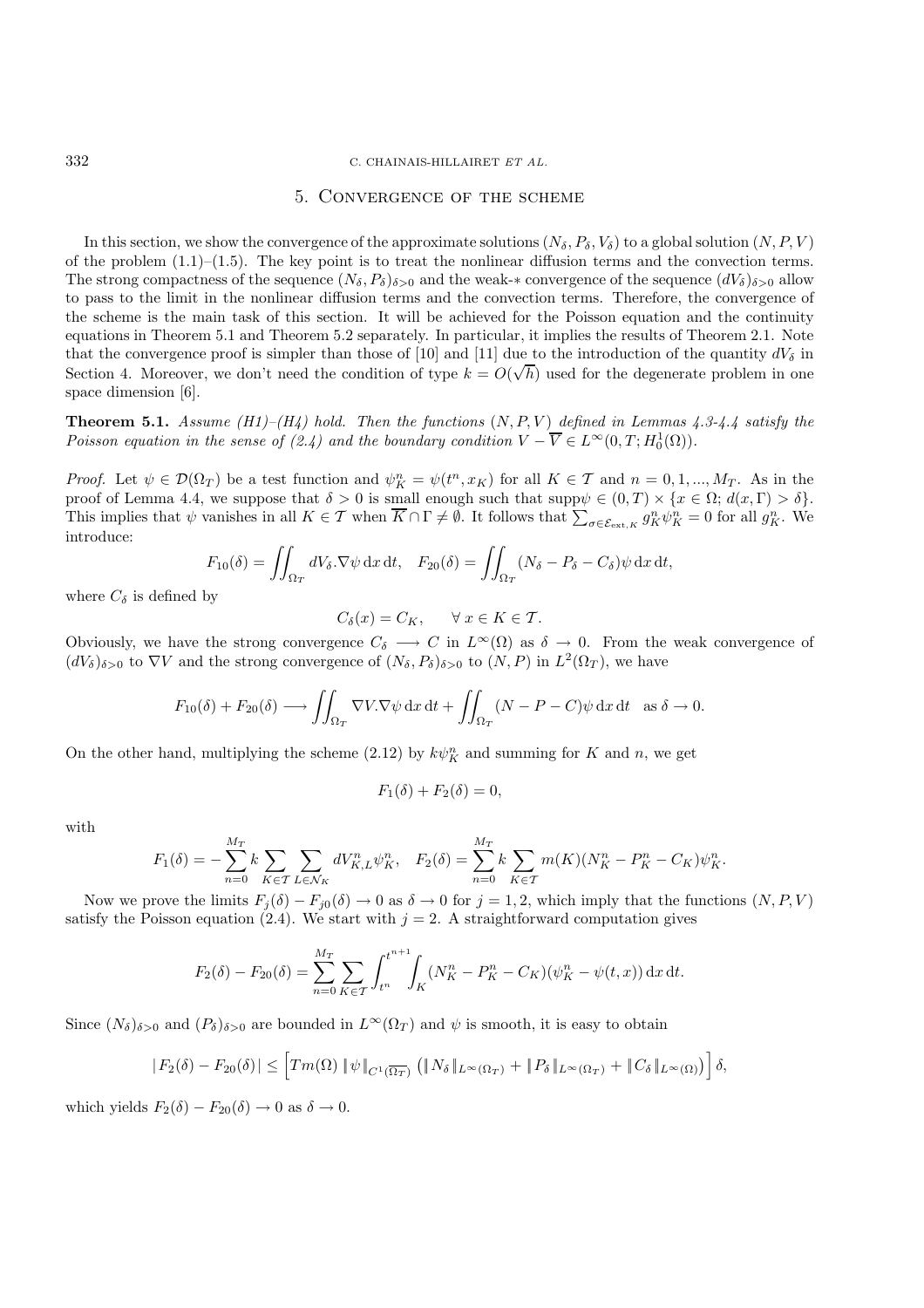Next, using the definition of  $dV_{K,L}^n$  and the symmetry of  $\tau_{K,L}$ , we have

$$
F_1(\delta) = \frac{1}{2} \sum_{n=0}^{M_T} k \sum_{K \in \mathcal{T}} \sum_{L \in \mathcal{N}_K} \tau_{K,L} (V_K^n - V_L^n) (\psi_K^n - \psi_L^n).
$$

Let us rewrite  $F_{10}(\delta)$  as

$$
F_{10}(\delta) = \frac{1}{2} \sum_{n=0}^{M_T} \sum_{K \in \mathcal{T}} \sum_{L \in \mathcal{N}_K} \int_{t^n}^{t^{n+1}} \int_{T_{K,L}} dV_{\delta}.\nabla \psi \,dx \,dt.
$$

Therefore, by the definition of  $\tau_{K,L}$  and  $dV_{\delta}$ ,

$$
F_1(\delta) - F_{10}(\delta) = \frac{1}{2} \sum_{n=0}^{M_T} \sum_{K \in \mathcal{T}} \sum_{L \in \mathcal{N}_K} m(\sigma_{KL}) (V_K^n - V_L^n) \int_{t^n}^{t^{n+1}} \left( \frac{\psi_K^n - \psi_L^n}{d(x_K, x_L)} - \frac{1}{m(T_{K,L})} \int_{T_{K,L}} \nabla \psi . \nu_{L,K} \, dx \right) dt.
$$

Since the straight line  $\overline{x_Kx_L}$  is orthogonal to  $\sigma_{KL}$ , we have  $x_K - x_L = d(x_K, x_L)\nu_{L,K}$ . It follows from the regularity of  $\psi$  that

$$
\frac{\psi_K^n - \psi_L^n}{d(x_K, x_L)} = \nabla \psi(t^n, x_L) . \nu_{L,K} + O(h)
$$
  
=  $\nabla \psi(t, x) . \nu_{L,K} + O(\delta), \quad \forall (t, x) \in (t^n, t^{n+1}) \times T_{K,L}.$ 

By taking the mean value over  $T_{K,L}$ , there is a constant  $D_7 > 0$  depending only on  $\psi$  such that

$$
\left| \int_{t^n}^{t^{n+1}} \left( \frac{\psi_K^n - \psi_L^n}{d(x_K, x_L)} - \frac{1}{m(T_{K,L})} \int_{T_{K,L}} \nabla \psi . \nu_{L,K} \, dx \right) dt \right| \le D_7 k \delta.
$$

On the other hand, using (4.16),

$$
m(\sigma_{KL}) |V_K^n - V_L^n| = \sqrt{\tau_{K,L}} |V_K^n - V_L^n| \sqrt{d(x_K, x_L)m(\sigma_{KL})}
$$
  
 
$$
\leq \sqrt{\tau_{K,L}} |V_K^n - V_L^n| \sqrt{D_6 m(T_{K,L})}.
$$

Hence, by Cauchy–Schwarz inequality, the discrete  $L^{\infty}(0,T; H^{1}(\Omega))$  estimate (4.1) and (4.17), we obtain

$$
|F_1(\delta) - F_{10}(\delta)| \le D_8 \delta,
$$

where  $D_8 > 0$  is a constant depending only on  $D_1$ ,  $D_6$  and  $D_7$ . This shows that  $F_1(\delta) - F_{10}(\delta) \to 0$  as  $\delta \to 0$ .

Now it remains to show that  $V - \overline{V} \in L^{\infty}(0,T; H_0^1(\Omega))$ . Let us introduce  $W_{\delta} = V_{\delta} - \overline{V}_{\delta}$  in  $\Omega_T$ , where  $\overline{V}_{\delta}$  is the discrete function of  $\overline{V}$  defined in the proof of Lemma 4.1. Since  $W_{\delta} = 0$  on  $\Gamma$ , we extend  $W_{\delta}$  to the whole space  $(0, T) \times \mathbb{R}^d$  such that for almost all  $t \in (0, T)$ ,  $W_\delta(., t) = 0$  in  $\mathbb{R}^d \setminus \Omega$ . This extension is still denoted by  $W_\delta$ . From the definition of  $\overline{V}_\delta$ , it is easy to see that as  $\delta \to 0$ ,

$$
\overline{V}_{\delta} \longrightarrow \overline{V}
$$
 in  $L^2(\Omega_T)$  strongly.

On the other hand, from the discrete  $L^{\infty}(0,T; H^{1}(\Omega))$  estimate (4.1) and Lemma 4.3 of [10], we obtain for almost all  $t \in (0, T)$  and any  $\eta \in \mathbb{R}^d$  that,

$$
||W_{\delta}(t, . + \eta) - W_{\delta}(t, .)||_{L^{2}(\mathbb{R}^{d})}^{2} \leq D_{9} |\eta| (|\eta| + h + 1).
$$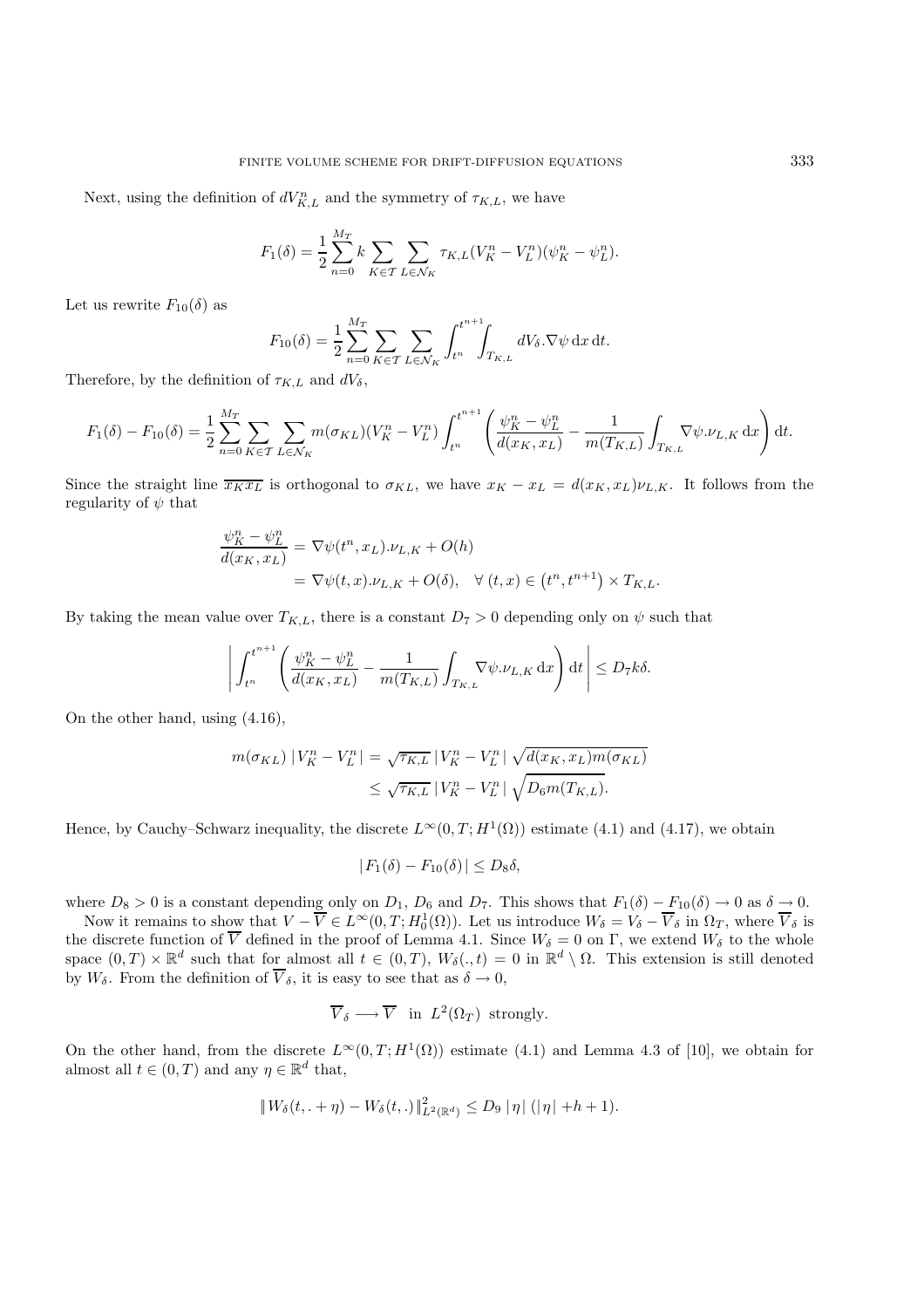This shows by the criterion of strong compactness [3] that for almost all  $t \in (0, T)$ , a subsequence of  $(W_\delta(t, .))_{\delta > 0}$ converges to  $W(t,.)$  in  $L^2(\mathbb{R}^d)$  strongly as  $\delta \to 0$ . It is necessary that the restriction of  $W(.,t)$  to  $\Omega$  belongs to  $H_0^1(\Omega)$ . From the uniqueness of the limit, we get that  $W = V - \overline{V} \in L^\infty(0,T; H_0^1(\Omega))$ . This completes the proof.  $\Box$ 

**Theorem 5.2.** *Assume (H1)–(H4) hold. Then the functions*  $(N, P, V)$  *defined in Lemmas 4.3-4.4 satisfy the continuity equations in the sense of (2.2)–(2.3). Moreover,*  $N - \overline{N}$ ,  $P - \overline{P} \in L^2(0, T; H_0^1(\Omega))$ .

*Proof.* The proof of  $N - \overline{N}$ ,  $P - \overline{P} \in L^2(0,T; H_0^1(\Omega))$  is similar to that of  $V - \overline{V} \in L^\infty(0,T; H_0^1(\Omega))$ . The proof of (2.2) and (2.3) is almost the same. Therefore it suffices to show (2.2). As above, the subscript N in  $r<sub>N</sub>$  will be omitted in the proof.

Let  $\phi \in \mathcal{D}([0,T) \times \Omega)$  be a test function and  $\delta > 0$  be small enough such that supp $\phi \in [0,(M_T-1)k) \times \{x \in \Omega\}$  $\Omega$ ;  $d(x, \Gamma) > \delta$ . We define

$$
G_{10}(\delta) = -\iint_{\Omega_T} N_\delta \partial_t \phi \, dx \, dt - \int_{\Omega} N_\delta(0, x) \phi(0, x) \, dx,
$$
  
\n
$$
G_{20}(\delta) = \iint_{\Omega_T} dr(N_\delta) . \nabla \phi \, dx \, dt,
$$
  
\n
$$
G_{30}(\delta) = -\iint_{\Omega_T} N_\delta dV_\delta . \nabla \phi \, dx \, dt
$$

and

$$
\varepsilon(\delta) = -[G_{10}(\delta) + G_{20}(\delta) + G_{30}(\delta)].
$$

Let  $\phi_K^n = \phi(t^n, x_K)$  for all  $K \in \mathcal{T}$  and  $n = 0, 1, ..., M_T$ . Multiplying the scheme (2.10) by  $k\phi_K^n$  and summing for  $K$  and  $n$ , we obtain

$$
G_1(\delta) + G_2(\delta) + G_3(\delta) = 0,
$$

where

$$
G_1(\delta) = \sum_{n=0}^{M_T} \sum_{K \in \mathcal{T}} m(K) \left( N_K^{n+1} - N_K^n \right) \phi_K^n,
$$
  
\n
$$
G_2(\delta) = \sum_{n=0}^{M_T} k \sum_{K \in \mathcal{T}} \sum_{L \in \mathcal{N}_K} \tau_{K,L} \left[ r \left( N_K^{n+1} \right) - r \left( N_L^{n+1} \right) \right] \phi_K^n,
$$
  
\n
$$
G_3(\delta) = \sum_{n=0}^{M_T} k \sum_{K \in \mathcal{T}} \sum_{L \in \mathcal{N}_K} \left[ \left( dV_{K,L}^n \right)^+ N_K^{n+1} + \left( dV_{K,L}^n \right)^- N_L^{n+1} \right] \phi_K^n.
$$

From the weak convergence of the sequences  $(dV_\delta)_{\delta>0}$  to  $\nabla V$ ,  $(dr(N_\delta))_{\delta>0}$  to  $\nabla r(N)$  and the strong convergence of the sequence  $(N_{\delta})_{\delta>0}$  to N in  $L^2(\Omega_T)$ , it is easy to see that,

$$
\varepsilon(\delta) \longrightarrow \iint_{\Omega_T} (N \partial_t \phi - \nabla r(N) . \nabla \phi + N \nabla V . \nabla \phi) \, dx \, dt + \int_{\Omega} N^0(x) \phi(0, x) dx \text{ as } \delta \to 0.
$$

Therefore, it remains to show that  $\varepsilon(\delta) \to 0$  as  $\delta \to 0$ , which will be achieved from the limits:  $G_i(\delta) - G_{i0}(\delta) \to 0$ as  $\delta \to 0$ ,  $j = 1, 2, 3$ . In view of the expression of  $G_2(\delta)$  and  $G_{20}(\delta)$ , it is easy to see that the proof of  $G_2(\delta)-G_{20}(\delta) \to 0$  is similar to that of  $F_1(\delta)-F_{10}(\delta) \to 0$  in Theorem 5.1. Hence we only show  $G_1(\delta)-G_{10}(\delta) \to 0$ 0 and  $G_3(\delta) - G_{30}(\delta) \rightarrow 0$  as  $\delta \rightarrow 0$ .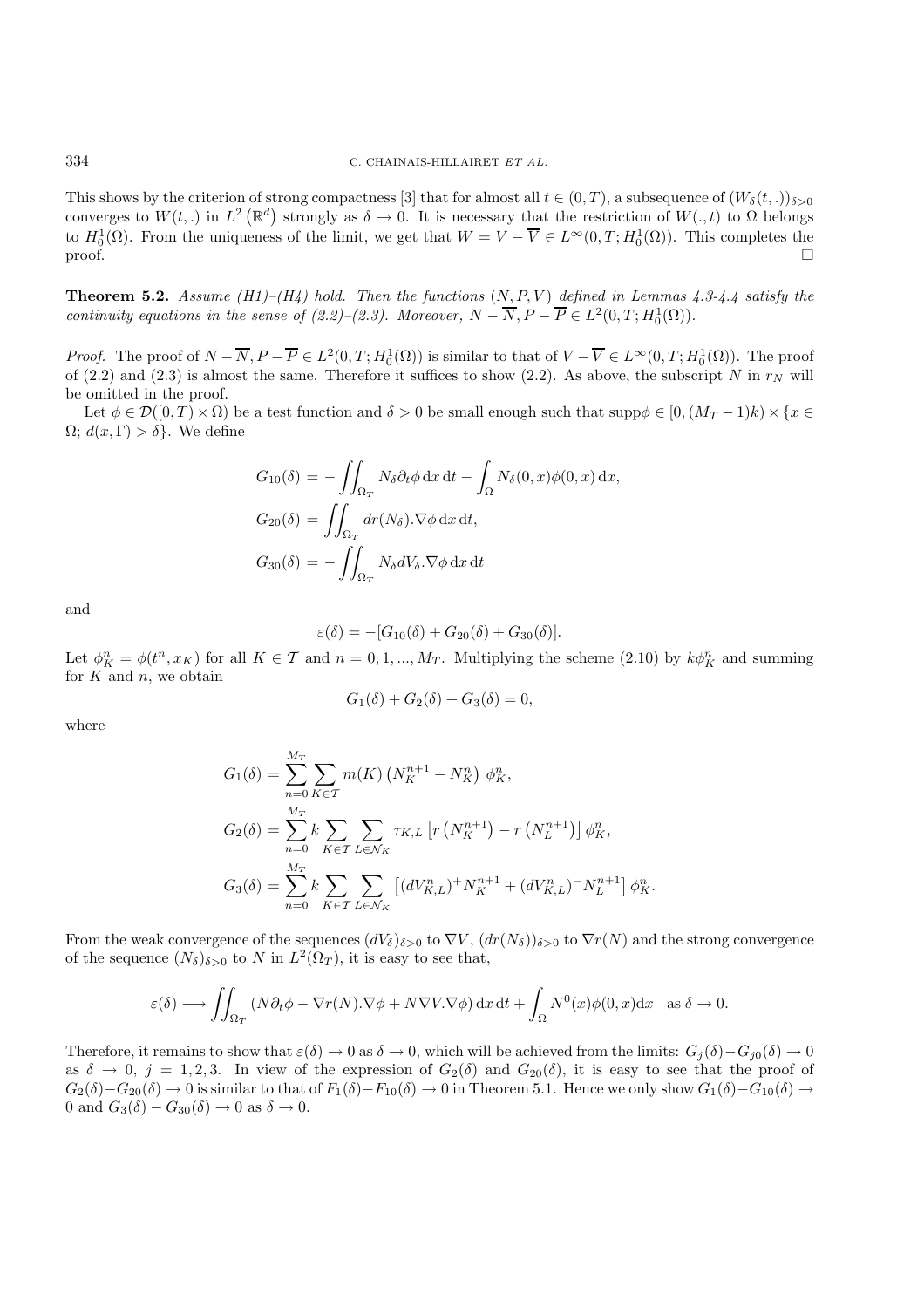For the first limit, we have

$$
G_1(\delta) = \sum_{n=0}^{M_T} \sum_{K \in \mathcal{T}} m(K) N_K^{n+1} (\phi_K^n - \phi_K^{n+1}) - \sum_{K \in \mathcal{T}} m(K) N_K^0 \phi_K^0
$$
  
= 
$$
- \sum_{n=0}^{M_T} \sum_{K \in \mathcal{T}} \int_{t^n}^{t^{n+1}} \int_K N_K^{n+1} \partial_t \phi(t, x_K) dx dt - \sum_{K \in \mathcal{T}} \int_K N_K^0 \phi(0, x_K) dx,
$$
  

$$
G_{10}(\delta) = - \sum_{n=0}^{M_T} \sum_{K \in \mathcal{T}} \int_{t^n}^{t^{n+1}} \int_K N_K^{n+1} \partial_t \phi(t, x) dx dt - \sum_{K \in \mathcal{T}} \int_K N_K^0 \phi(0, x) dx.
$$

Hence, it follows from the regularity of  $\phi$  that

$$
|G_1(\delta) - G_{10}(\delta)| \le \left[ (T+1)m(\Omega) \|N_{\delta}\|_{L^{\infty}(\Omega_T)} \|\phi\|_{C^2(\overline{\Omega_T})} \right] h \longrightarrow 0 \text{ as } \delta \to 0.
$$

For the second limit, using the relation

$$
(dV_{K,L}^n)^+N_K^{n+1} + (dV_{K,L}^n)^-N_L^{n+1} = \frac{1}{2} |dV_{K,L}^n| \left(N_K^{n+1} - N_L^{n+1}\right) + \frac{1}{2}dV_{K,L}^n \left(N_K^{n+1} + N_L^{n+1}\right),
$$

we may write  $G_3(\delta) = G_{31}(\delta) + G_{32}(\delta)$ , with

$$
G_{31}(\delta) = \frac{1}{2} \sum_{n=0}^{M_T} k \sum_{K \in \mathcal{T}} \sum_{L \in \mathcal{N}_K} |dV_{K,L}^n| (N_K^{n+1} - N_L^{n+1}) \phi_K^n
$$
  
\n
$$
= \frac{1}{4} \sum_{n=0}^{M_T} k \sum_{K \in \mathcal{T}} \sum_{L \in \mathcal{N}_K} |dV_{K,L}^n| (N_K^{n+1} - N_L^{n+1}) (\phi_K^n - \phi_L^n),
$$
  
\n
$$
G_{32}(\delta) = \frac{1}{2} \sum_{n=0}^{M_T} k \sum_{K \in \mathcal{T}} \sum_{L \in \mathcal{N}_K} dV_{K,L}^n (N_K^{n+1} + N_L^{n+1}) \phi_K^n
$$
  
\n
$$
= \frac{1}{2} \sum_{n=0}^{M_T} k \sum_{K \in \mathcal{T}} \sum_{L \in \mathcal{N}_K} N_K^{n+1} dV_{K,L}^n (\phi_K^n - \phi_L^n).
$$

From the definition of  $N_{\delta}$ , we have also

$$
G_{30}(\delta) = -\frac{1}{2} \sum_{n=0}^{M_T} \sum_{K \in \mathcal{T}} \sum_{L \in \mathcal{N}_K} \int_{t^n}^{t^{n+1}} \int_{T_{K,L}} N_{\delta} dV_{\delta} \cdot \nabla \phi \,dx \,dt
$$

$$
= G_{310}(\delta) + G_{320}(\delta),
$$

with

$$
G_{310}(\delta) = -\frac{1}{2} \sum_{n=0}^{M_T} \sum_{K \in \mathcal{T}} \sum_{L \in \mathcal{N}_K} \int_{t^n}^{t^{n+1}} \int_{S_{L,K}} \left( N_L^{n+1} - N_K^{n+1} \right) dV_{\delta} \cdot \nabla \phi \, dx \, dt,
$$
  

$$
G_{320}(\delta) = -\frac{1}{2} \sum_{n=0}^{M_T} \sum_{K \in \mathcal{T}} \sum_{L \in \mathcal{N}_K} \int_{t^n}^{t^{n+1}} \int_{T_{K,L}} N_K^{n+1} dV_{\delta} \cdot \nabla \phi \, dx \, dt,
$$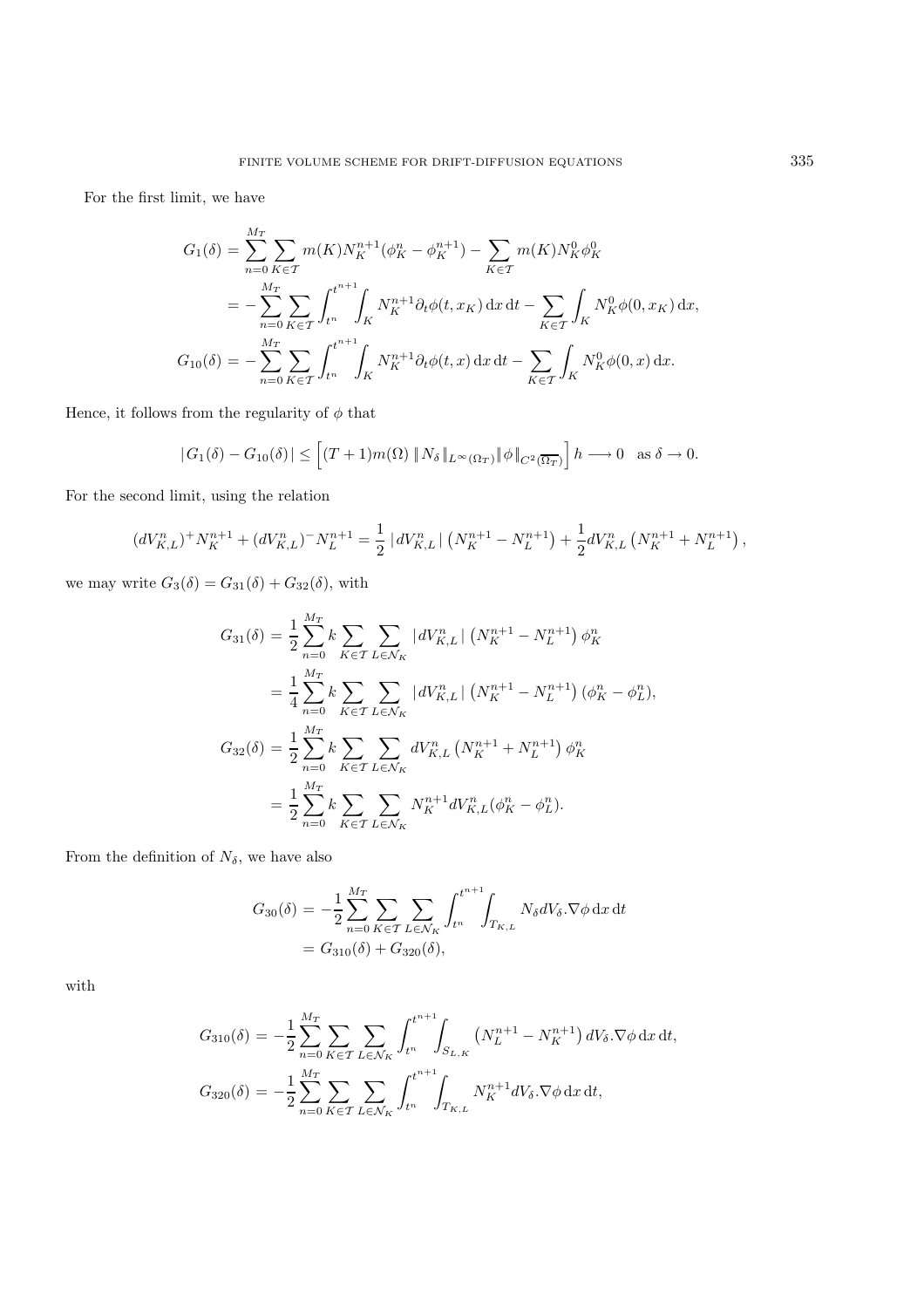where  $S_{L,K} = L \cap T_{K,L}$ . Therefore, the convergence result follows if we prove that  $G_{31}(\delta) \to 0$ ,  $G_{310}(\delta) \to 0$ and  $G_{32}(\delta) - G_{320}(\delta) \rightarrow 0$  as  $\delta \rightarrow 0$ .

First of all, by Cauchy–Schwarz inequality and using  $(4.1)$ – $(4.2)$ , we obtain

$$
|G_{31}(\delta)| \leq \frac{h}{2} \sqrt{TD_1} \, \|\phi\|_{C^1(\overline{\Omega_T})} \|N_\delta\|_{1,\Omega_T} \longrightarrow 0 \quad \text{as } \delta \to 0.
$$

Next, noting that  $dV_{\delta} = \frac{d(x_K, x_L)}{m(T_{K,L})} dV_{K,L} \cdot \nu_{K,L}$  in  $T_{K,L}$  and  $S_{L,K} \subset T_{K,L}$ , we obtain again from Cauchy–Schwarz inequality,

$$
|G_{310}(\delta)| \leq \frac{1}{2} \sum_{n=0}^{M_T} k \sum_{K \in \mathcal{T}} \sum_{L \in \mathcal{N}_K} d(x_K, x_L) |dV_{K,L}| |N_K^{n+1} - N_L^{n+1}| \|\phi\|_{C^1(\overline{\Omega_T})}
$$
  

$$
\leq h \sqrt{T D_1} \|\phi\|_{C^1(\overline{\Omega_T})} \|N_\delta\|_{1, \Omega_T} \longrightarrow 0 \text{ as } \delta \to 0.
$$

Finally,

$$
G_{32}(\delta) - G_{320}(\delta) =
$$
  

$$
\frac{1}{2} \sum_{n=0}^{M_T} \sum_{K \in TL \in N_K} m(\sigma_{KL}) N_K^{n+1} (V_K^n - V_L^n) \int_{t^n}^{t^{n+1}} \left( \frac{\phi_L^n - \phi_K^n}{d(x_K, x_L)} - \frac{1}{m(T_{K,L})} \int_{T_{K,L}} \nabla \phi \cdot \nu_{K,L} \, dx \right) dt.
$$

Using the  $L^{\infty}(\Omega_T)$  bound for  $N_{\delta}$ , we obtain  $G_{32}(\delta)-G_{320}(\delta) \to 0$  as  $\delta \to 0$  similarly to that of  $F_1(\delta)-F_{10}(\delta) \to 0$ . This ends the proof of Theorem 5.2.

### 6. Numerical example

In this last section, we give a numerical result in two space dimensions for the simulation of a reverse biased diode. The data are picked in the paper [18], so that the results by the finite volume scheme can be compared to those obtained by the mixed exponential fitting method.

In our example, the particle densities and the electrostatic potential are given at the ohmic contact  $\Gamma_{\rm D}$ (Dirichlet boundary) and the remaining part of the boundary  $\Gamma_N = \Gamma \setminus \Gamma_D$  is insulating (Neumann boundary). The device is made of a P-region where the preconcentration of electrons dominates  $(C < 0)$  and a N-region where the preconcentration of holes dominates  $(C > 0)$ . The dimensionless doping profile is taken as piecewise constants:

$$
C = -1
$$
 in the P-region and  $C = 1$  in the N-region.

The device is assumed to be a square of size  $10^{-3}$  cm. The solutions are computed with a  $42 \times 42$  uniform Cartesian grid for a large T in order to obtain the steady-state solution (which does not depend on the initial conditions). Figure 1 illustrates the carrier densities and electrostatic potential with the level curves for the carrier densities. It is easy to see that the vacuum sets occur for carrier densities. Therefore, no current flows through the diode. Figure 1 shows that our scheme is numerical stable and well-adapted in the presence of the vacuum sets for the carrier densities. We refer to [8] for more detail and more numerical results.

*Acknowledgements*. This work was carried out during the visit of J.G. Liu in Laboratoire de Mathématiques Appliquées, Université Blaise Pascal in January 2002. He is grateful to the members of the Laboratoire for their hospitality. The research of J.G. Liu was partially supported by NSF Grant DMS-0107218. C. Chainais-Hillairet and Y.J. Peng acknowledge partial support from the European IHP project "Hyperbolic and Kinetic Equations", contract number HPRN-CT-2002- 00282.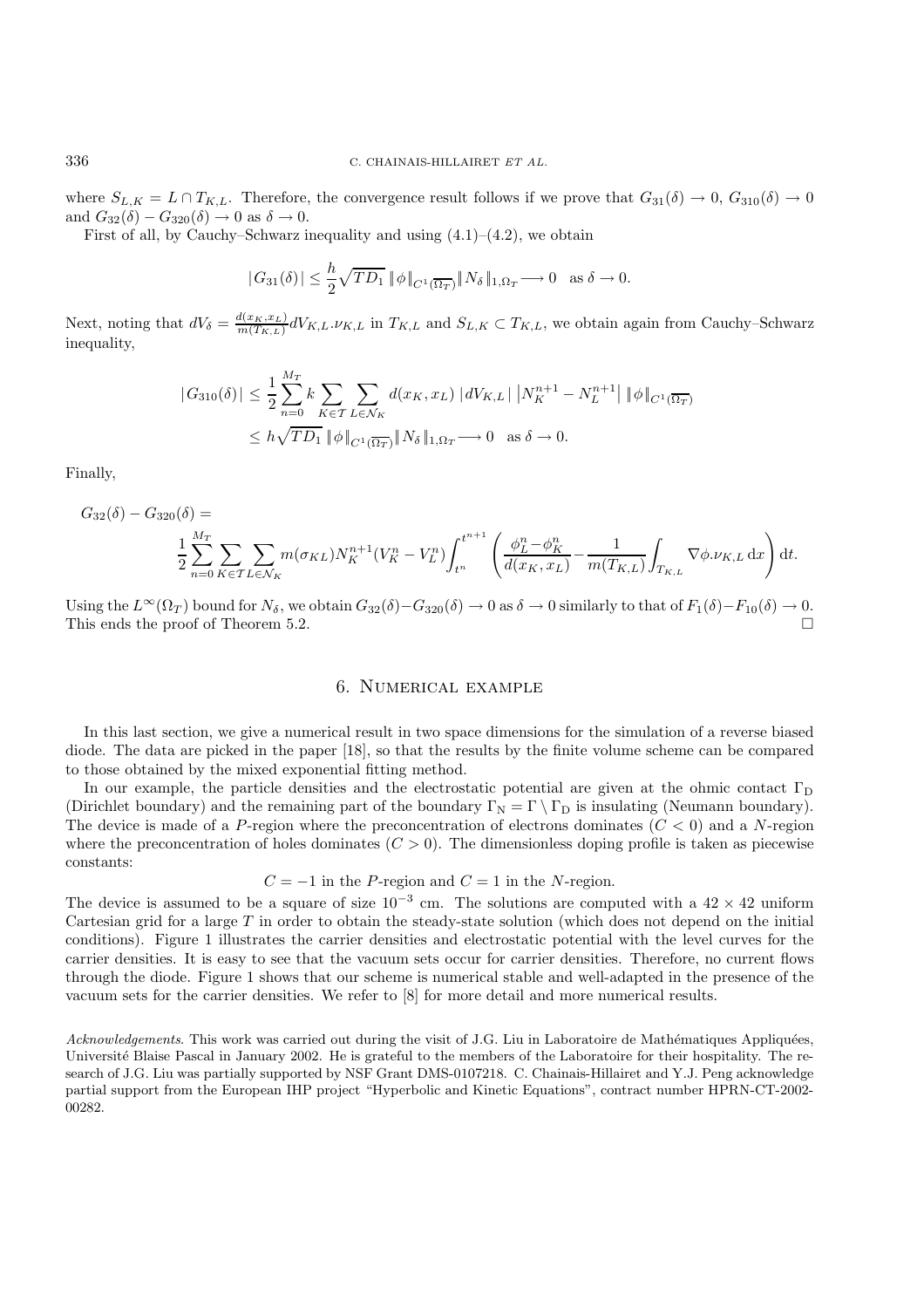

FIGURE 1. Solutions computed at  $T = 4$ .

## **REFERENCES**

- [1] F. Arimburgo, C. Baiocchi and L.D. Marini, Numerical approximation of the 1-D nonlinear drift-diffusion model in semiconductors, in Nonlinear kinetic theory and mathematical aspects of hyperbolic systems, Rapallo, (1992) 1–10. World Sci. Publishing, River Edge, NJ (1992).
- [2] H. Beirão da Veiga, On the semiconductor drift diffusion equations. Differential Integral Equations 9 (1996) 729–744.
- [3] H. Brezis, Analyse Fonctionnelle Théorie et Applications. Masson, Paris (1983).
- [4] F. Brezzi, L.D. Marini and P. Pietra, Méthodes d'éléments finis mixtes et schéma de Scharfetter-Gummel. C. R. Acad. Sci. Paris Sér. I Math. **305** (1987) 599-604.
- [5] F. Brezzi, L.D. Marini and P. Pietra, Two-dimensional exponential fitting and applications to drift-diffusion models. SIAM J. Numer. Anal. **26** (1989) 1342–1355.
- [6] C. Chainais-Hillairet and Y.J. Peng, Convergence of a finite volume scheme for the drift-diffusion equations in 1-D. IMA J. Numer. Anal. **23** (2003) 81–108.
- [7] C. Chainais-Hillairet and Y.J. Peng, A finite volume scheme to the drift-diffusion equations for semiconductors, in Proc. of The Third International Symposium on Finite Volumes for Complex Applications, R. Herbin and D. Kröner Eds., Hermes, Porquerolles, France (2002) 163–170.
- [8] C. Chainais-Hillairet and Y.J. Peng, Finite volume approximation for degenerate drift-diffusion system in several space dimensions. Math. Models Methods. Appl. Sci. (submitted).
- [9] P.G. Ciarlet, The Finite Element Method for Elliptic Problems. North-Holland, Amsterdam (1978).
- [10] R. Eymard, T. Gallouët and R. Herbin, Finite Volume Methods. North-Holland, Amsterdam, Handb. Numer. Anal. VII (2000) 713–1020.
- [11] R. Eymard, T. Gallouët, R. Herbin and A. Michel, Convergence of a finite volume scheme for nonlinear degenerate parabolic equations. Numer. Math. **92** (2002) 41–82.